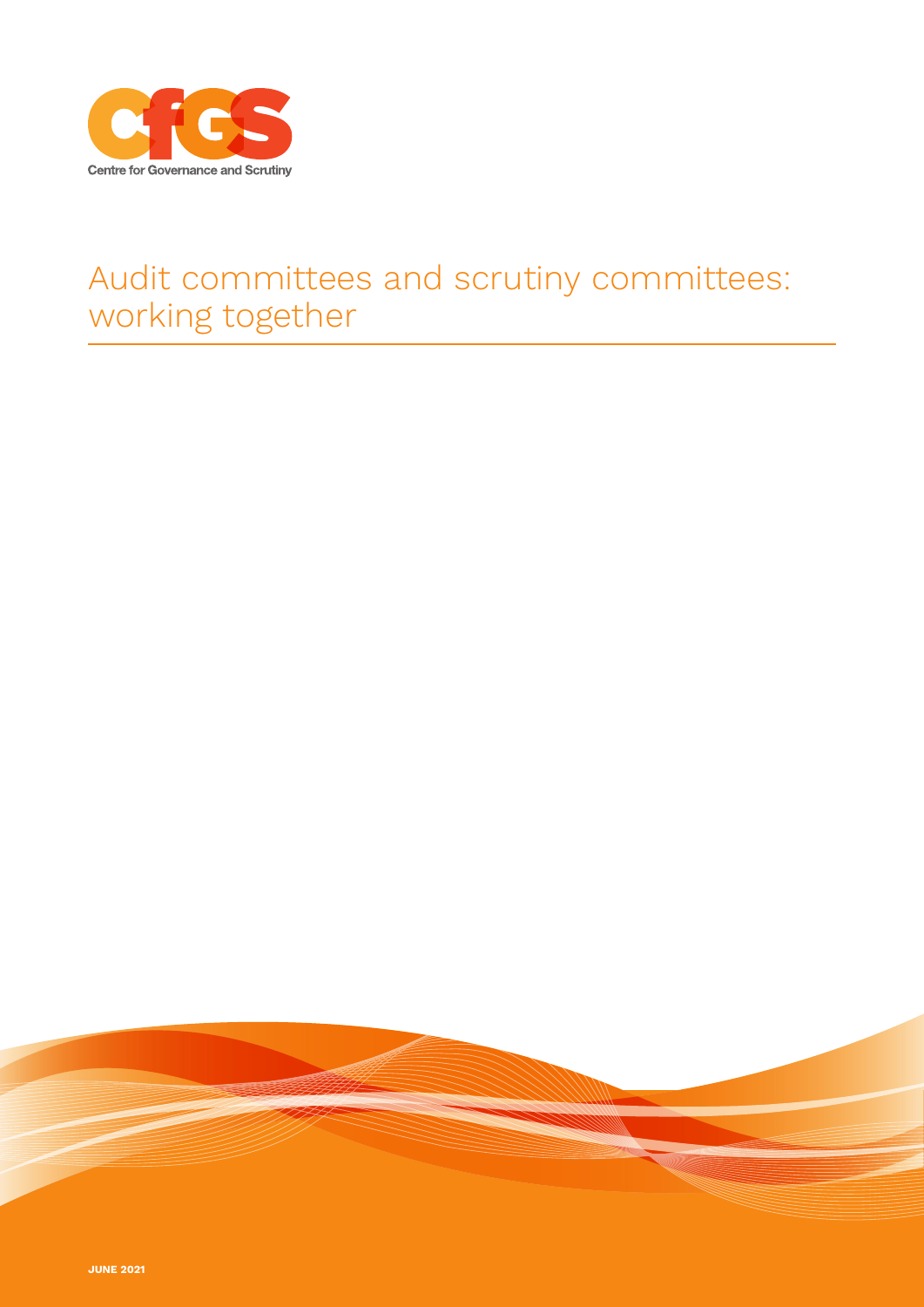This paper has been produced with financial support from the LGA, as part of CfGS's contracted delivery of local government improvement services funded by the UK government.

Our thanks to colleagues at CIPFA, the NAO and the local councils and councillors who assisted us in the preparation of this document. Any errors are those of the author.

Report author: **Ed Hammond** June 2021

©2021 Centre for Governance and Scrutiny Permission granted to reproduce for personal and educational use only. Commercial copying, hiring, lending is prohibited.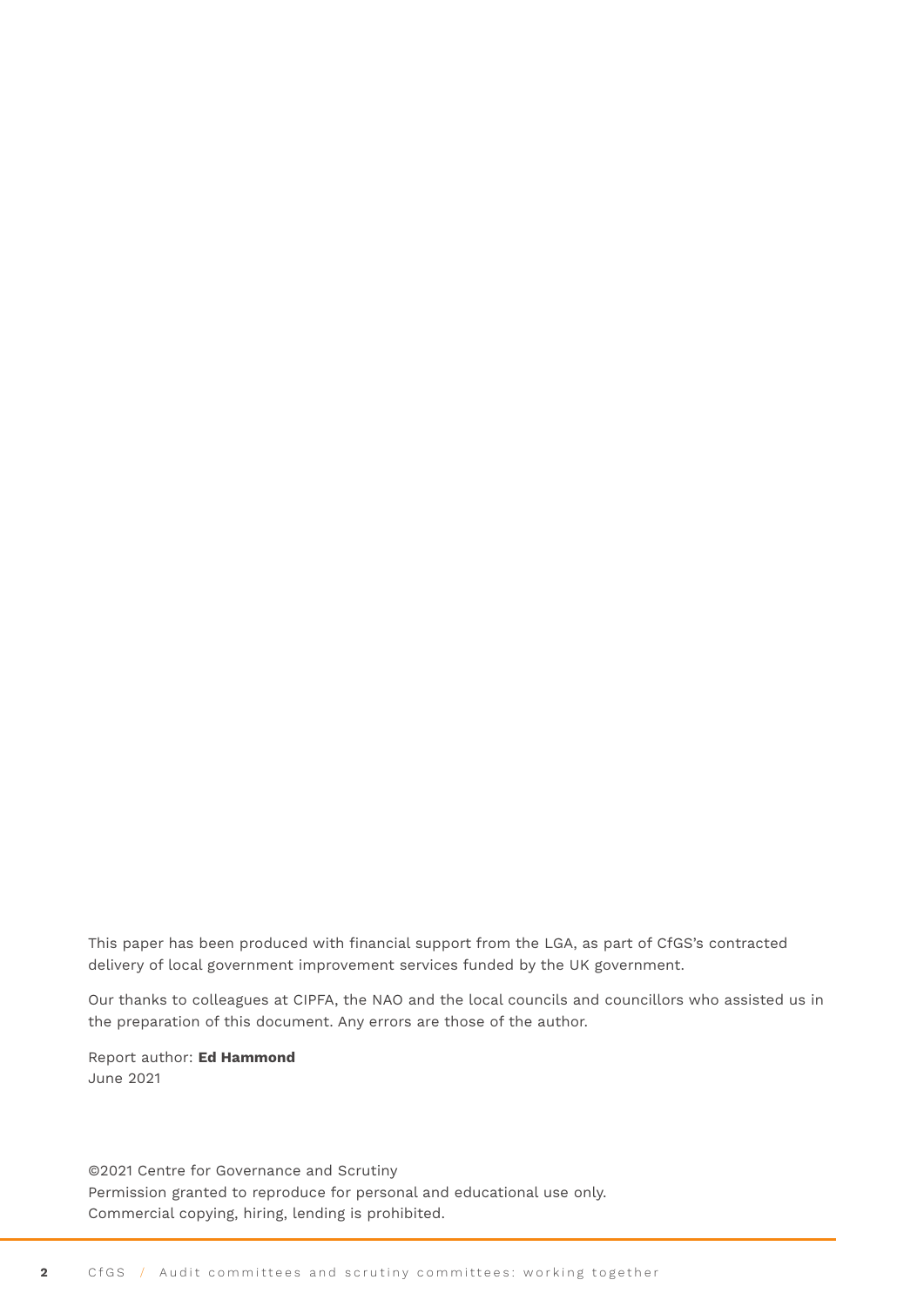## **Contents**

## **4** / [Introduction](#page-3-0)

**6** / [Executive summary](#page-5-0)

## **9** / [Ways to collaborate](#page-8-0)

 Clarifying the core roles of both functions Regular conversations about committees' work programmes and responsibilities Agreeing who does what

## **13** / [How collaboration might practically work](#page-12-0)

 Action on mindset and culture Securing good governance Risk Value for money Wider policy issues, and the impact of council strategy on financial management

## **25** / [Appendices: explaining the formal roles of audit,](#page-24-0)   [scrutiny and the public](#page-24-0)

 Understanding the role of the audit committee Understanding the scrutiny role Understanding the role of the public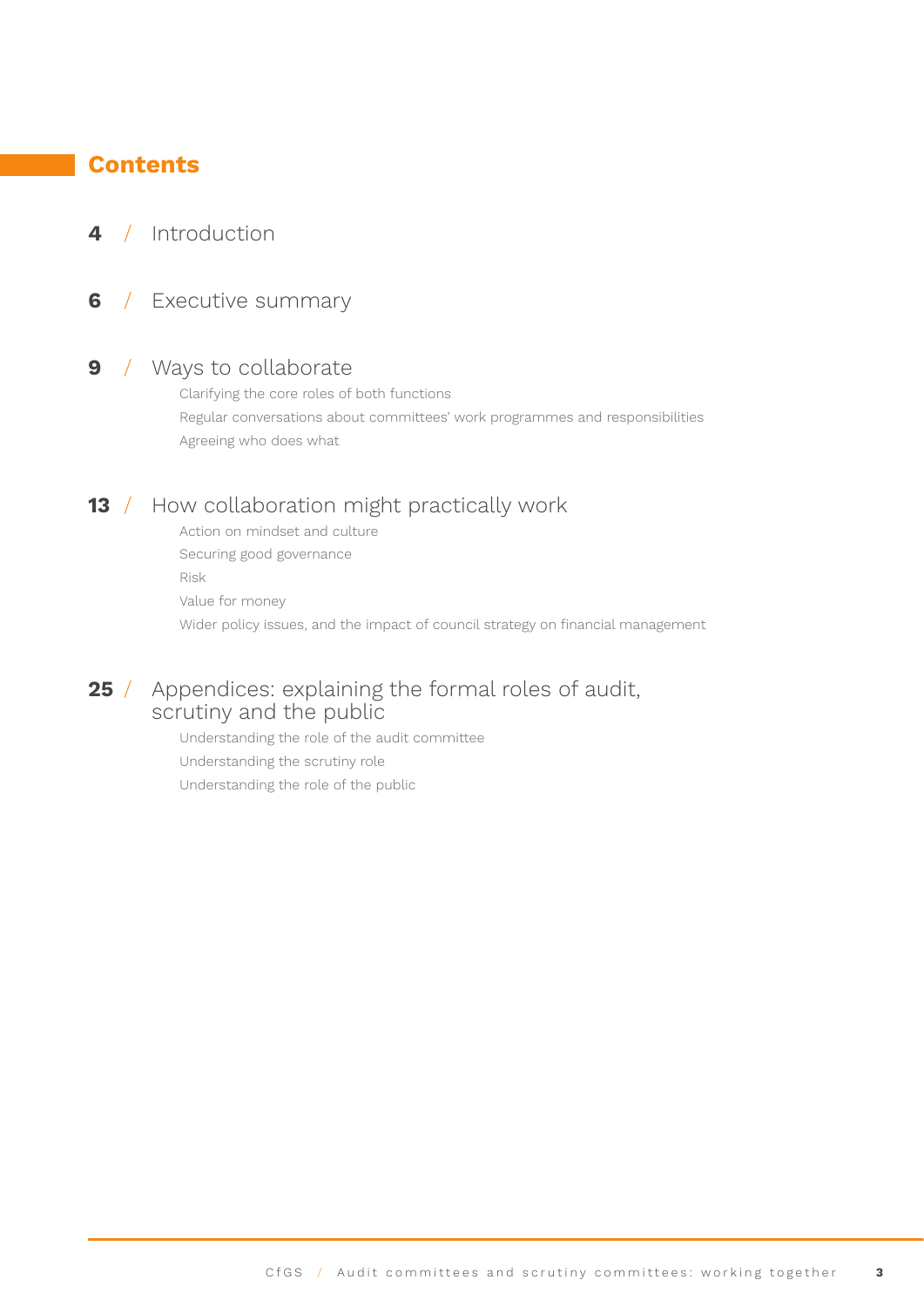## <span id="page-3-0"></span>Introduction

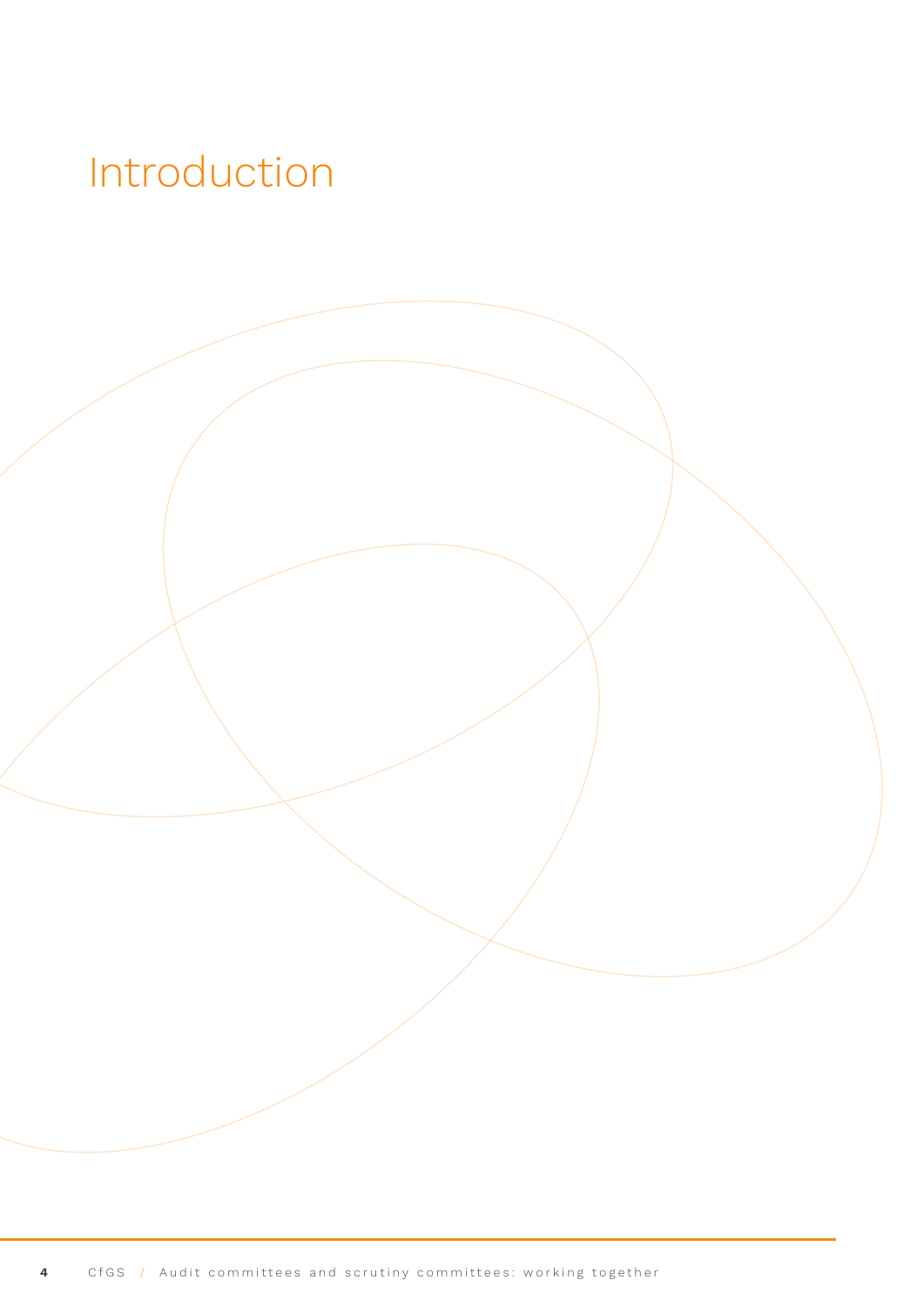This is a guide for councillors on audit committees and scrutiny committees on how member-level activity on audit, and councils' scrutiny functions, can work more closely. It focuses in particular on how scrutiny can contribute productively to the core functions of Audit committees.

Effective, member-level oversight of financial matters is a cornerstone of good governance.

This paper should be read and acted on in conjunction with:

- **E** "Audit committees: practical guidance for local authorities and police" (CIPFA, 2018);
- **D** "Delivering good governance in local government: framework" (CIPFA, 2016)
- **CIPFA Financial Management Code (CIPFA, 2019)**
- "The Code of Practice on Managing the Risk of Fraud and Corruption" (CIPFA, 2015);
- **The financial scrutiny practice guide" (CfGS, 2020);**
- "The governance risk and resilience framework" (CfGS/Localis, 2021);
- **The Code of Audit Practice" (NAO, 2020);**
- **Any recent updates to the Public Sector Internal Audit Standards.**

This paper should also be read in the context of the statutory duties on financial held by the section 151 officer, as well as the statutory duties on good governance held individually and collectively by senior officers generally.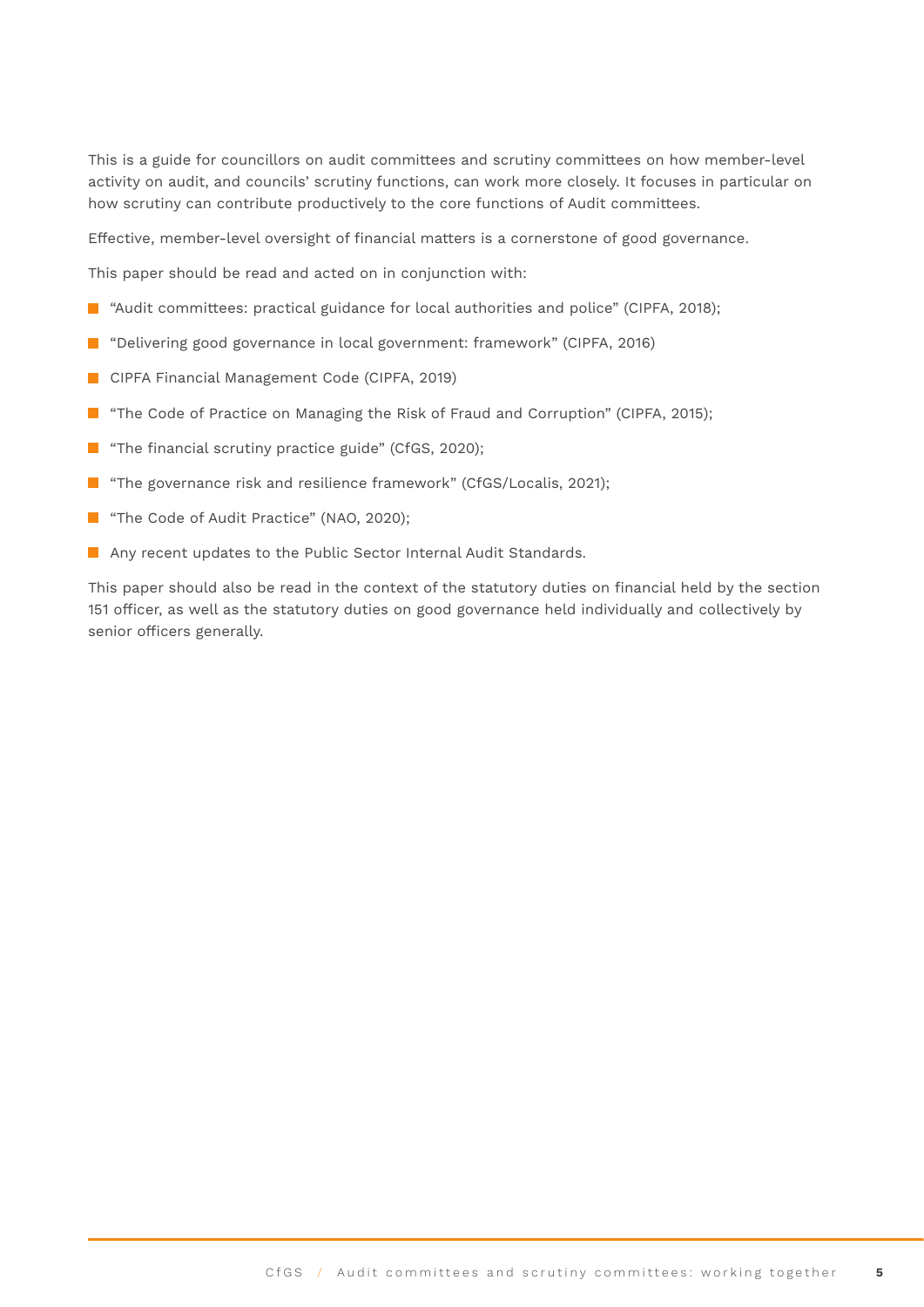## <span id="page-5-0"></span>Executive summary

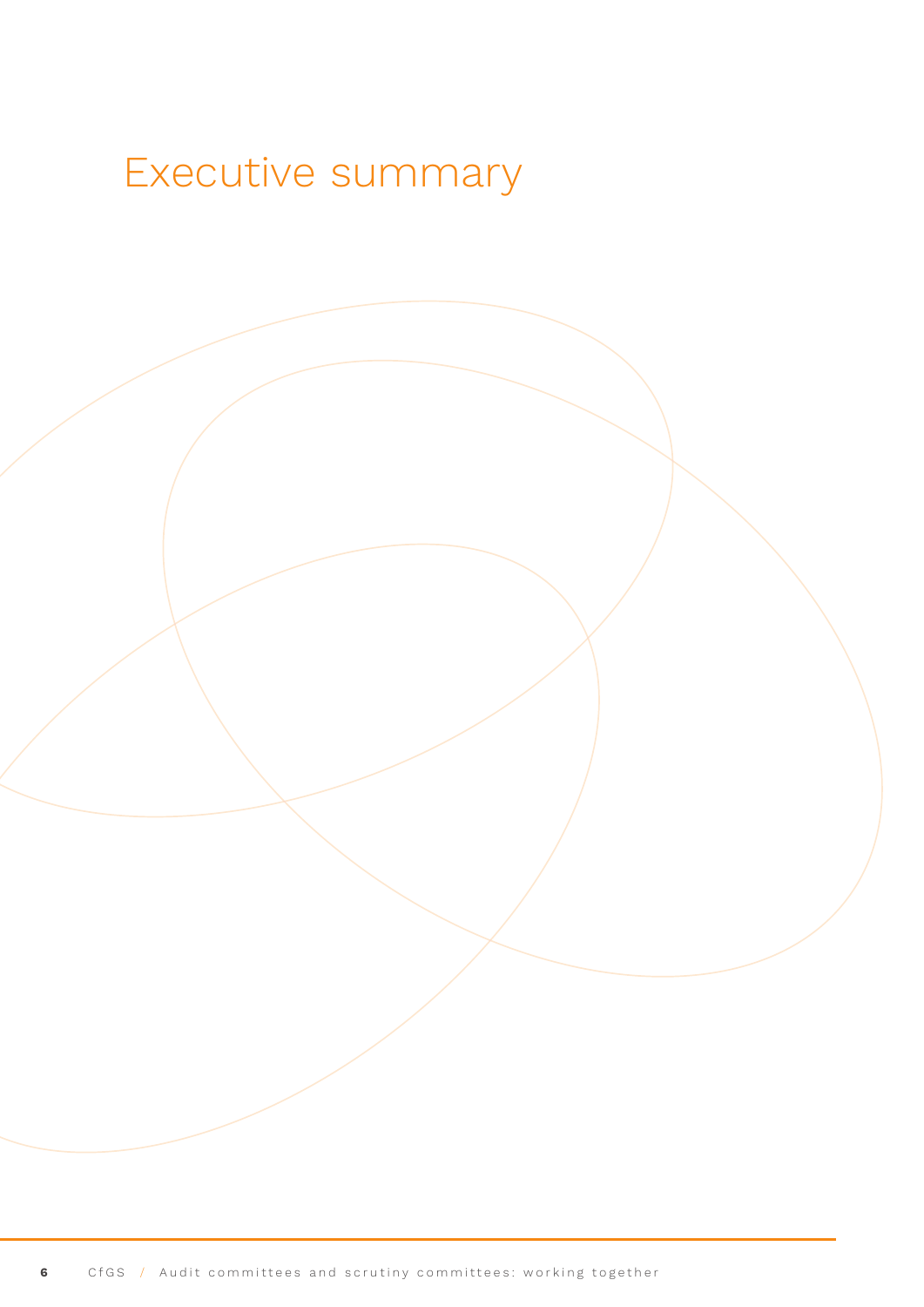This paper suggests practical ways for councillors sitting on audit committees and scrutiny committees, and the officers supporting those roles, to share information and work together better. These people can work together to.

- Clarify the core roles of both functions;
- $\blacksquare$  Have regular conversations about committees' work programmes, and responsibilities;
- $\blacksquare$  Agree ways to ensure that issues can be passed between committees, avoiding duplication;
- **E** Engage members of the audit committee on scrutiny task groups, or in budget scrutiny;
- Carry out work to develop the Annual Governance Statement and the scrutiny Annual Report;
- $\blacksquare$  Spread awareness of the audit function (and councillors' roles in relation to audit) across the council's wider membership.

Councillors' roles relating to audit and scrutiny are distinct. Scrutiny is concerned with the review of policy, its formulation and implementation. Audit operates to ensure that the governance and risk environment within the council is effective and that financial management is fit for purpose.

Each requires its own focus and resources. CIPFA recommends against combining audit and scrutiny in a single committee. Such action risks conflicts of interest, spreading councillors and others too thin, and losing clarity over both audit and scrutiny's important statutory functions. Both functions require distinct support and should be able to operate effectively and independently. But because the functions relate to similar areas, there will be matters of common interest where it makes sense to collaborate.

These matters include:

- **Action on mindset and culture.** Culture here is about the attitudes, behaviours and values of those involvement in the management and oversight of financial management. Scrutiny can use its role to test and challenge the presence of this culture across the organisation as part of its wider role.
- **Securing good governance.** Audit committees have a formal responsibility relating to the governance framework, including the preparation of the Annual Governance Statement. Scrutiny's inquiries can also serve to identify weakness and risk in this area, insight which can inform the development of the AGS. This may include the wider transparency of the council on financial matters;
- **Risk.** This is a critical part of the responsibility of member audit. Risk is an important factor in particular areas of audit committees' activity (for example, on treasury management as we mention below). Risk also plays an important role in assessing the "materiality" of misstatements in the financial statements (which we also explain further below). For scrutiny, risk can provide an important framework for prioritising matters on the work programme – it can be used as a tool to understand where pressures and weakness lies on which scrutiny can contribute productivity. It is easy to see how scrutiny and Audit's areas of interest might converge, given these roles;
- **Value for money.** All authorities have a responsibility to make arrangements to secure "best value", and continuous improvement, under the Local Government Act 1999 – ensuring that scrutiny and audit work closely together on this critical issue is likely to be important. Audit and scrutiny have distinct and complementary roles here – Audit oversees the adequacy of arrangements to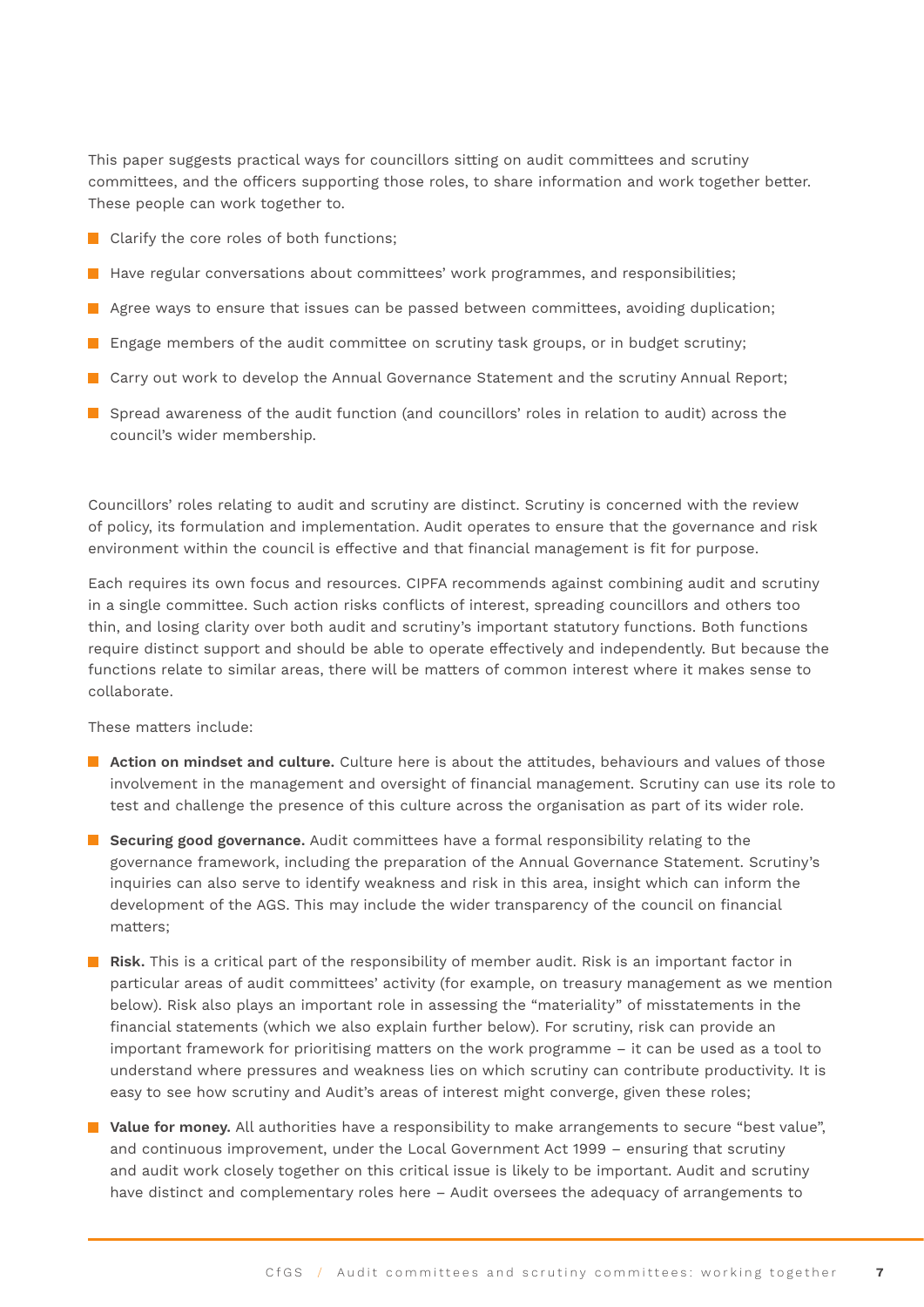secure VfM while scrutiny can delve into performance and outcomes. External auditors have a responsibility for assuring that authorities have arrangements in place to ensure value for money;

- **Wider policy issues, and the impact of council strategy on financial management.** This may include some of the following:
	- How the council plans for the future, and how its medium term financial plan and its corporate plans align for the long term;
	- The way the council works with its partners (and exposure to risk in respect of those matters). This may include the way that the council procures and outsources services, its approach to borrowing and the capital strategy, its approach to commercial activity, and other local factors which may influence financial affairs.

Most of these roles link closely to the "core functions" of Audit as set out in CIPFA guidance. More detail on the statutory functions and contexts of both the Audit and scrutiny functions can be found in the appendix.

#### **Structural matters**

- In some councils, the member audit and scrutiny functions are joined, often through an "Audit and Scrutiny Committee". CfGS agrees with CIPFA's recommendation that the functions of the Audit and scrutiny committees should not be combined in a single committee. Blurring the roles of these functions puts a council at significant risk of weak governance.
- CIPFA and CfGS also recommend against the practice of audit committees taking on other responsibilities (for example, for the Audit committee to be termed an "Audit and Governance" committee).

Similarly, many scrutiny committees have varied terms of reference. Some councils have multiple scrutiny committees, some only one. In councils with multiple scrutiny committees it is likely to make most sense that the scrutiny/audit committee liaison that this paper suggests occurs between the audit chair and the chair of any "parent" scrutiny committee, with that chair ensuring that an awareness of audit issues is built into the working patterns and plans of other scrutiny committees. Otherwise, individual conversations with multiple scrutiny chairs are likely to lead to confusion.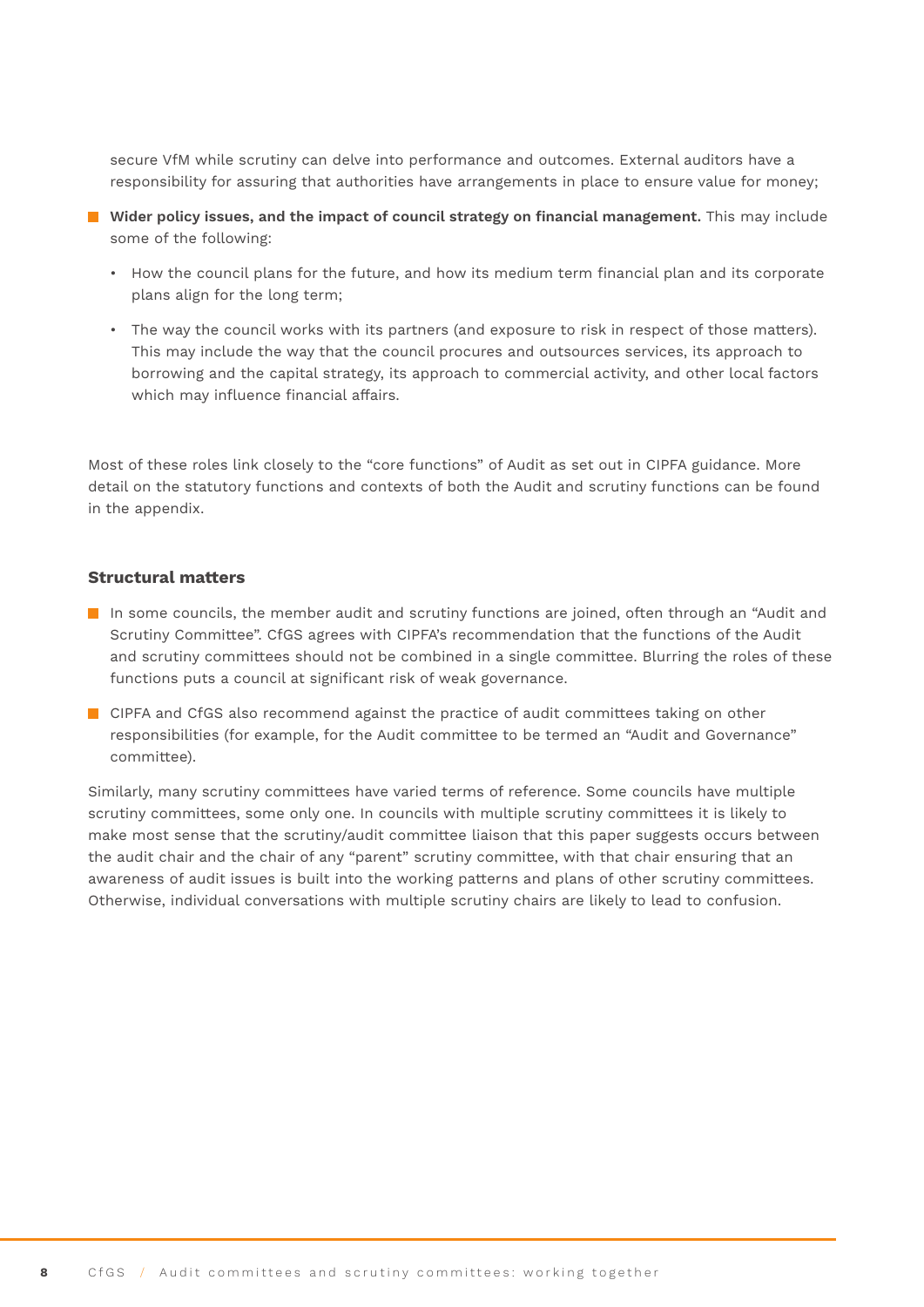# <span id="page-8-0"></span>Ways to collaborate

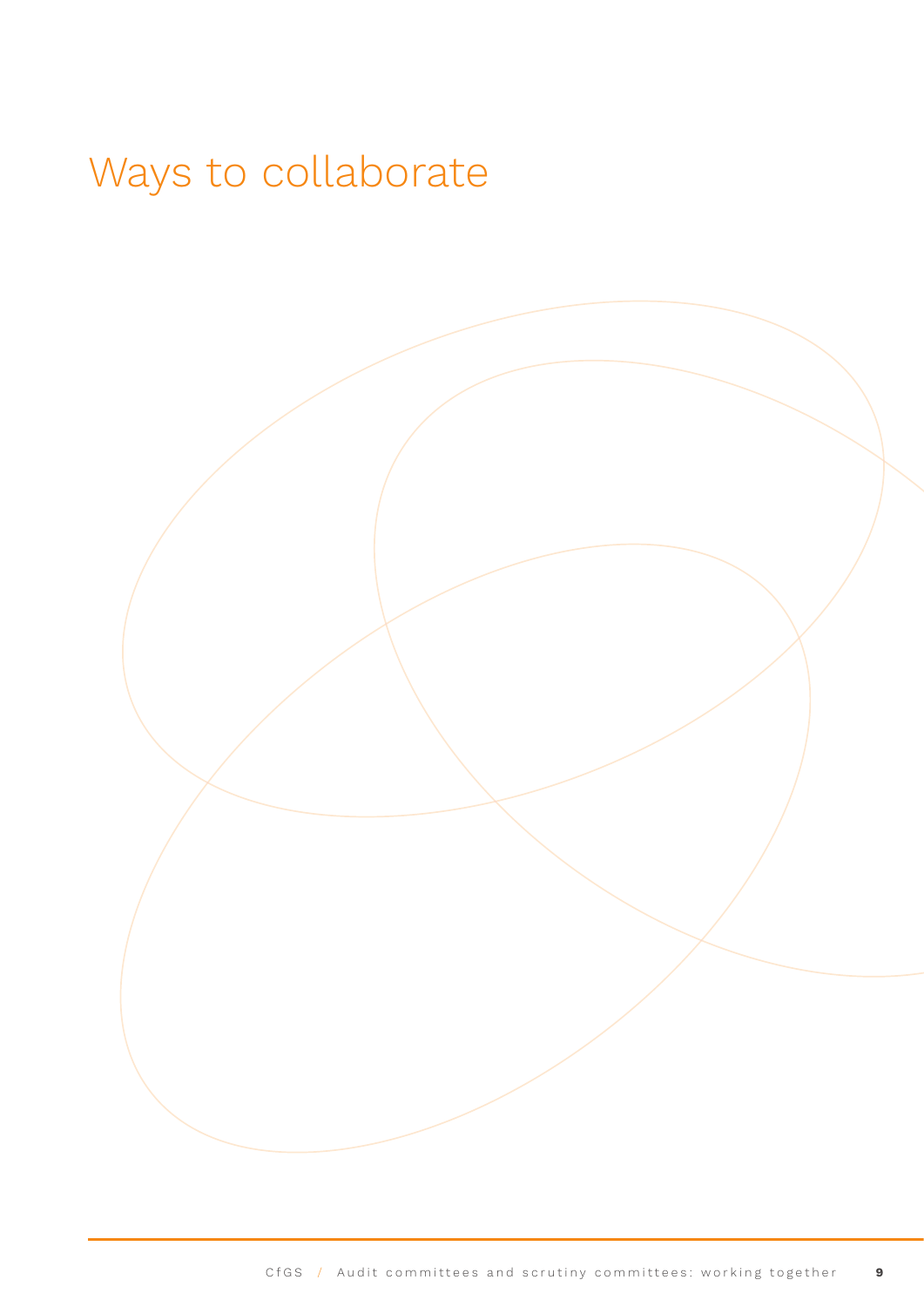Chairs and officers involved in both audit and scrutiny should meet and correspond regularly to talk about workplans and identify any potential duplication or gaps in coverage. This section sets out the kinds of tasks that these discussions should focus on – there is however no single correct approach.

#### **Clarifying the core roles of both functions.**

As a first step, this involves an awareness of statutory roles and responsibilities. More detail on formal roles and arrangements can be found in the appendix.

The role of audit is set out in CIPFA guidance, which lays out some core functions for committees. These include:

- **Assurance on good governance and** decision making
- **I** Improving value for money
- **I** Improving public reporting and accountability
- **Embedding ethical values and** countering fraud
- **Effective risk management**
- **Effective internal controls**
- $\blacksquare$  Effective audit and assurance

Officer support is important here. The council's s151 officer and the head of audit and risk management, along with the council's monitoring officer, will have a range of responsibilities.

The role of scrutiny is more general. In legislation, scrutiny committees may look at anything which affects the area or the area's inhabitants. Scrutiny committees can select a range of methods to do this – taking reports in committee, or carrying out research in "task and finish" groups. Scrutiny makes an impact by making recommendations to the council's executive, or to other local bodies. Government guidance on scrutiny published in 2019 highlights the breadth of the function's role, and suggests that each council will need to consider a more narrow focus for scrutiny activity which offers the opportunity for maximum impact.

Given these overall functions and responsibilities there are a few areas of policy and practice where the work of audit committees and scrutiny committees could overlap. For example:

- $\blacksquare$  Reviewing regular finance and performance reports;
- Reviewing council commercial activity, including oversight of procurement;
- General review of value for money arrangements.

External auditors have a core duty to publish:

- $\blacksquare$  an opinion on the authority's accounts, and
- a conclusion on "value for money" arrangements.

(More on the role of the external auditor can be found in the appendix)

The publication of the external auditor's narrative opinion on value for money is likely to provide an important anchor for discussion on the relationship between the Audit and scrutiny committees and their respective roles.

These discussions will inform practical, day to day liaison about "what should go where" – which we go on to talk about in more detail below.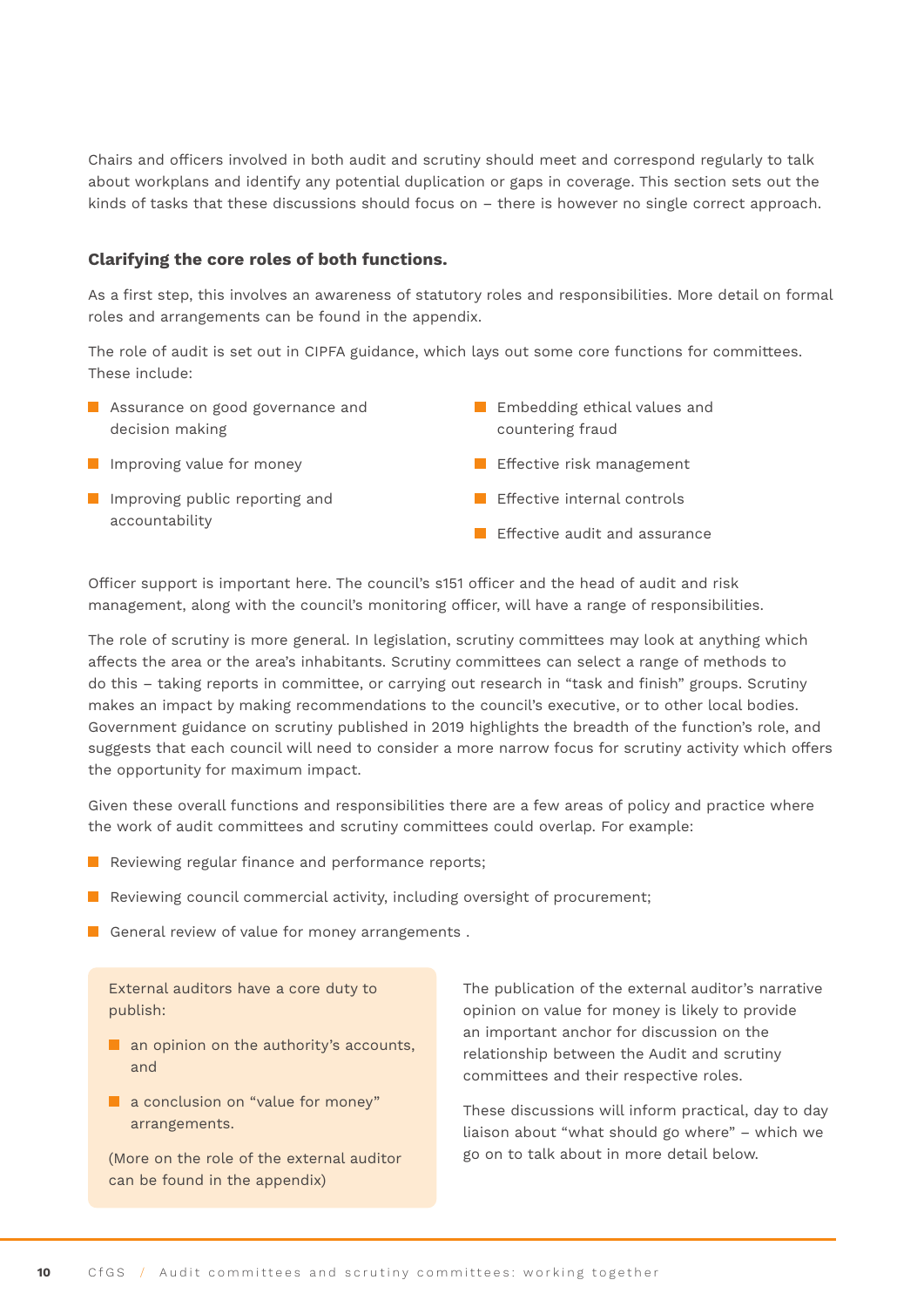#### **Regular conversations about committees' work programmes and responsibilities**

Good working relationships are a precondition for any meaningful collaboration between audit and scrutiny committees.

Things for audit and scrutiny chairs to discuss

- **Matters of emerging concern (arising from** regular financial, performance or risk reporting);
- **L** Longer term work (budget development, the planning of the medium-term financial strategy);
- Corporate governance matters (the production of external auditors' opinions, the production of the Annual Governance Statement)
- **Agreement on how more in-depth work** on these matters might be dealt with – whether and how audit committee and a scrutiny committee might work together in understanding and pursuing improvement on those issues – the next part sets out exactly what that agreement might look like.

 A formal protocol is not needed for this to work – nor is the exchange of reports or the mutual reporting of minutes to other committees.

It is most likely that a brief monthly conversation between chairs will provide the best start – and will give a sense of what matters might need to be discussed in more detail.

More detailed discussion might, for example, be needed around the time of the publication of the external auditor's opinion and the preparation of the Annual Governance Statement.

Less frequently, the council's s151 officer, and Head of Internal Audit, might want to discuss the the scrutiny/Audit relationship and their mutual work with the authority's statutory scrutiny officer.

#### **Agreeing who does what**

Discussions will have to focus on who is doing what, and where the audit and scrutiny committees are learning things through their work which might be useful to each other. This will include:

- **L** Liaison over the scoping of certain scrutiny reviews. Scrutiny scopes will need to be developed with financial matters in mind;
- $\blacksquare$  Liaison over recommendations which may arise from scrutiny reviews;
- **N** Whether members of the audit committee might sit on certain scrutiny task groups, or be involved in the budget scrutiny process. This may help to deepen the awareness of the scrutiny function of financial issues.
- **The audit committee inviting comment from a scrutiny committee on the external auditor's findings** on value for money;
- **S** Scrutiny highlighting to the audit committee matters relating to financial management and oversight which might emerge as a result of scrutiny reviews;
- Discussion over the robustness of the council's budget processes, particularly where scrutiny has an active role in scrutinising the development of the budget.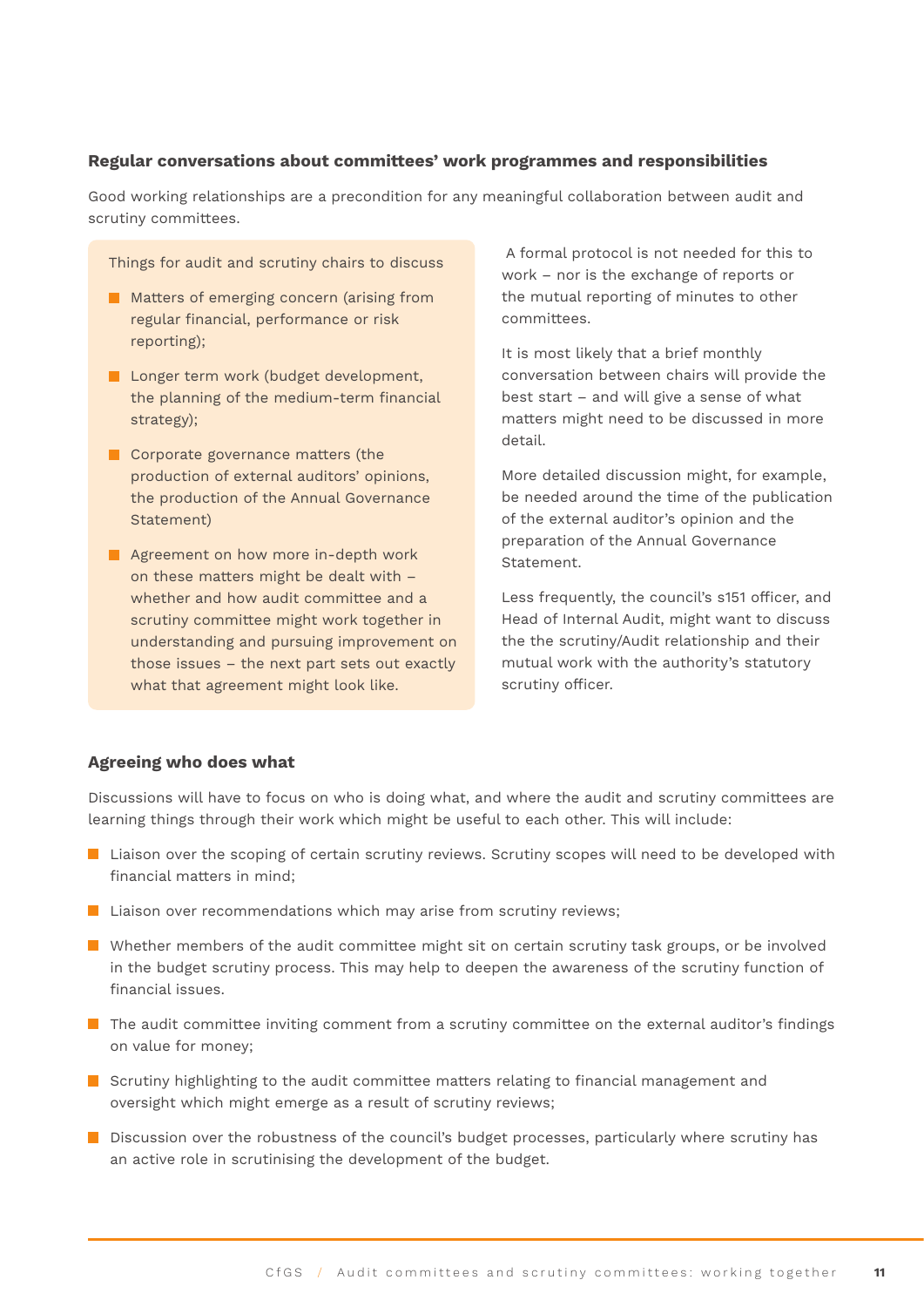Any particular, emerging concerns – especially where external auditors might raise points of concern or where public scrutiny of the council accounts may do the same. Here, scrutiny's insight into broader performance issues may be useful.

The **Annual Governance Statement** is a statutory requirement, the result of a review process usually led by the Monitoring officer and s151 officer. It should normally be laid before full Council. Audit has oversight over the development and agreement of the AGS. Scrutiny is likely to have insights into the health and capability of the governance framework which may inform this review process. These may include the effectiveness of the council's own scrutiny arrangements, which the scrutiny function may choose to evaluate by way of its own Annual Report to Council

These discussions can feed into further conversations – on what training and development councillors might require, and on the content of the council's **Annual Governance Statement.**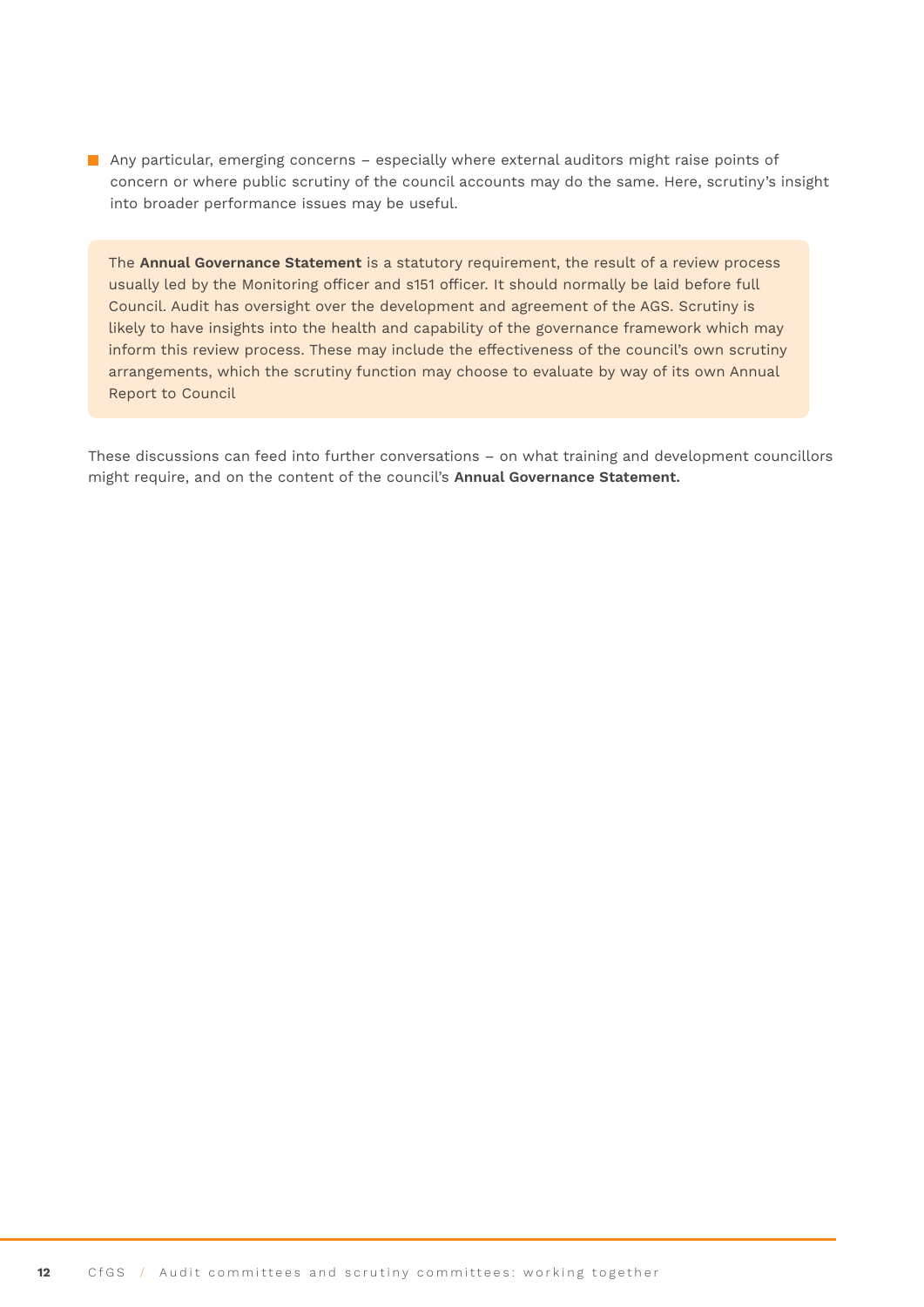## <span id="page-12-0"></span>How collaboration might practically work

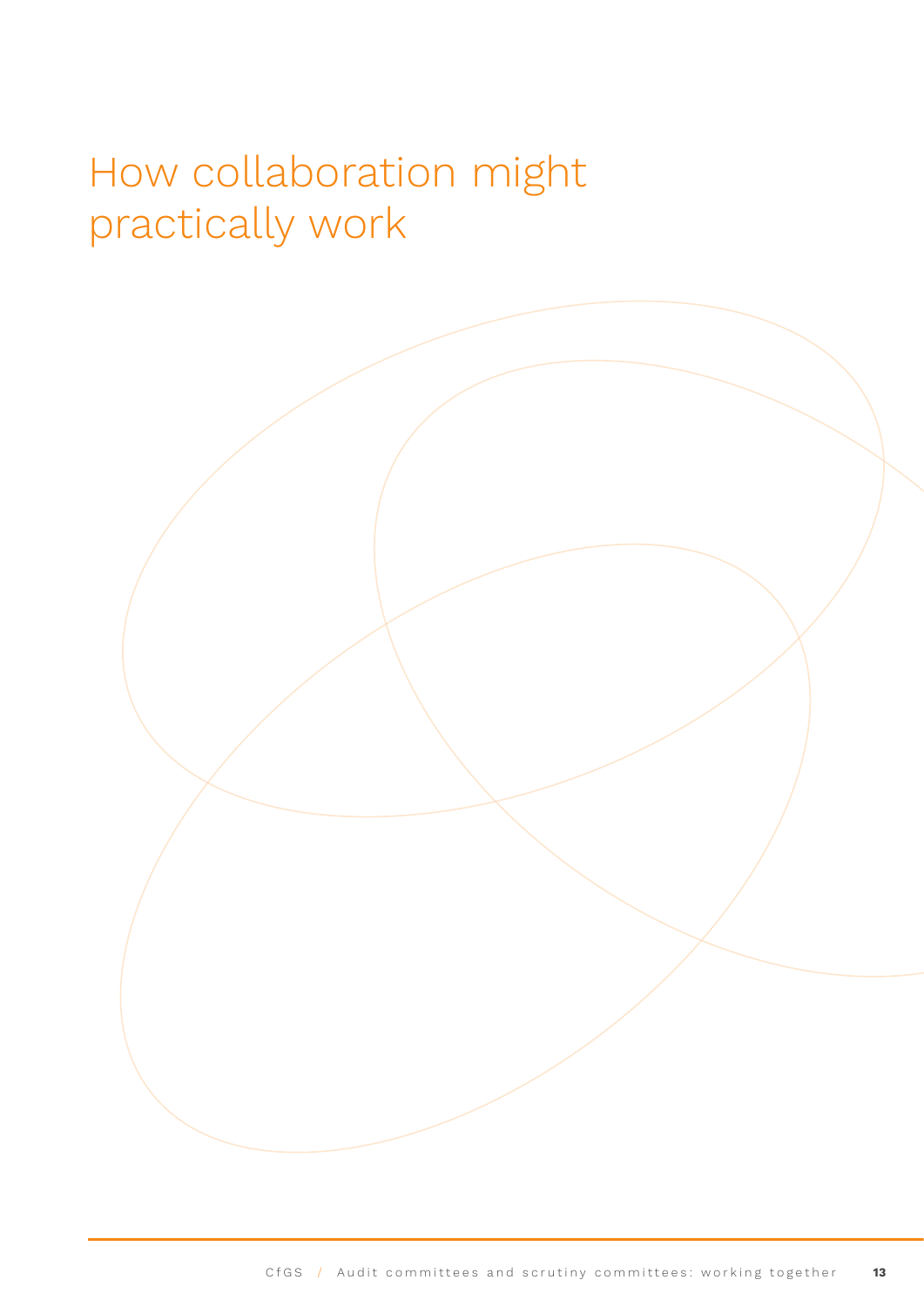The previous section set out those areas where collaboration might be useful – this section goes

into more detail, exploring those opportunities and setting out practically how such collaboration might work.

- **Action on mindset and culture.**
- Securing good governance.
- $Risk.$
- **Value for money.**
- Wider policy issues, and the impact of council strategy on financial management.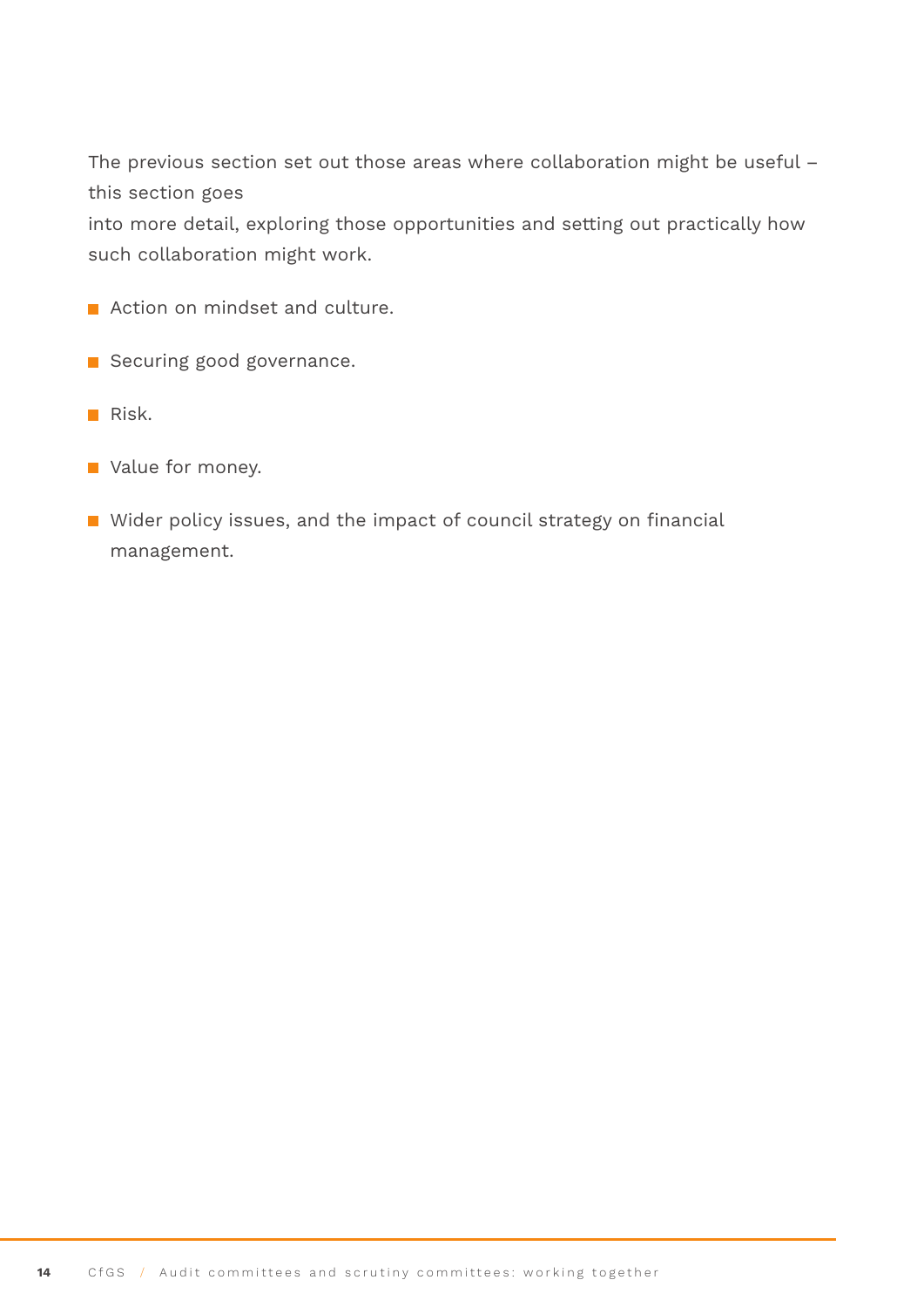## **Action on mindset and culture**

Mindset and culture are important element of financial planning – short and long term. Councillors have a particular role to model the behaviours they expect to see from others and to ensure that the attitudes and values that underpin those behaviours are focused on supporting robust financial processes.

### **Practical opportunities for joint working**

The presence of **a culture of financial probity,** realistic approaches to risk (which we cover in more detail below), and a mindset of candour and openness on financial and budget matters all support the need for close audit/scrutiny working.

## **Scrutiny work programming might be designed to specifically take into account financial matters,** and the scoping of individual reviews themselves might involve discussion of financial matters as a matter of course. This serves two purposes – raising the profile of financial matters and ensuring that they are treated as "business as usual" in scrutiny's work, and integrating an awareness of financial management into scrutiny reviews.

Sometimes, scrutiny councillors might feel that technical issues around financial management need looking into. They might decide to pass those matters to the audit committee. Conversely, the audit committee may ask scrutiny to look more deeply into a given subject by reviewing its non-financial implications. All of this activity is designed to highlight the attitude that **collaboration on financial matters is important – that while statutory responsibility for many issues lies with audit, an awareness of financial challenges and an obligation to act on them is something which is collectively owned, requiring a whole-council response.** 

Some of this will inevitably involve consideration of attitudes towards risk, and risk appetite, which we discuss in more detail below.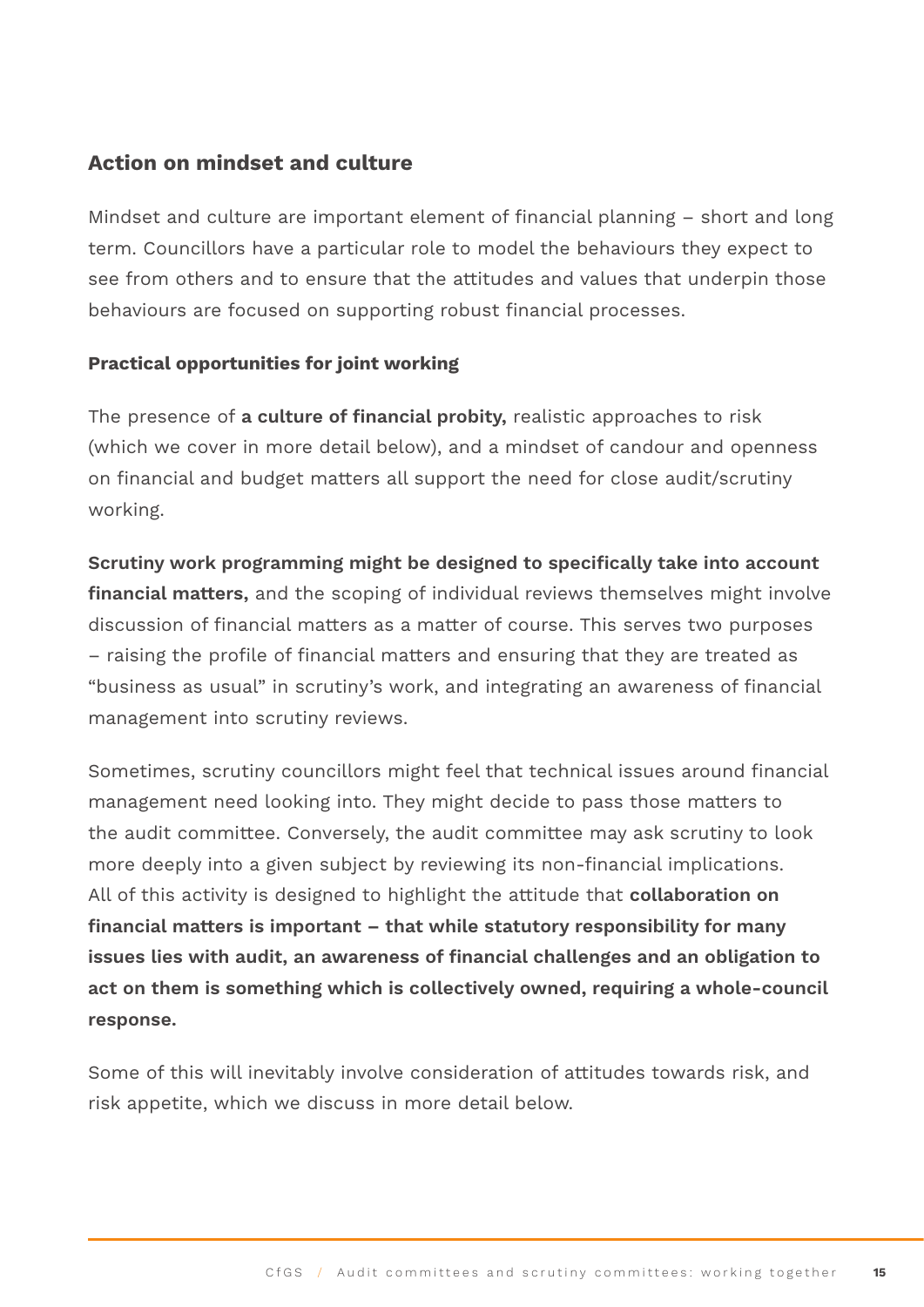#### **Action on mindset and culture: questions to ask and issues to explore**

- What can the external auditor's opinion tell us about the culture and behaviours present in the authority around financial management generally?
- How are cultures and behaviours exhibited in practice  $-$  for example, in how officers respond to requests by the public to inspect the accounts?
- How do officers in service departments respond to financial pressures?
- $\blacksquare$  How do officers (and members) shift their priorities in consequence of financial pressures?
- Where priorities and circumstances do shift in-year, what approach do officers and members take towards things like virement, underspends and overspends, and what are the processes and systems which define how such matters are overseen?
- $\blacksquare$  How is an awareness of the cultural components of good financial management built into the review supporting the Annual Governance Statement, and what measures are in place to address these matters strategically? (This may link to recent work carried out by CfGS and Localis – the "Governance risk and resilience framework" (2021), as well as the CIPFA Financial Management Code.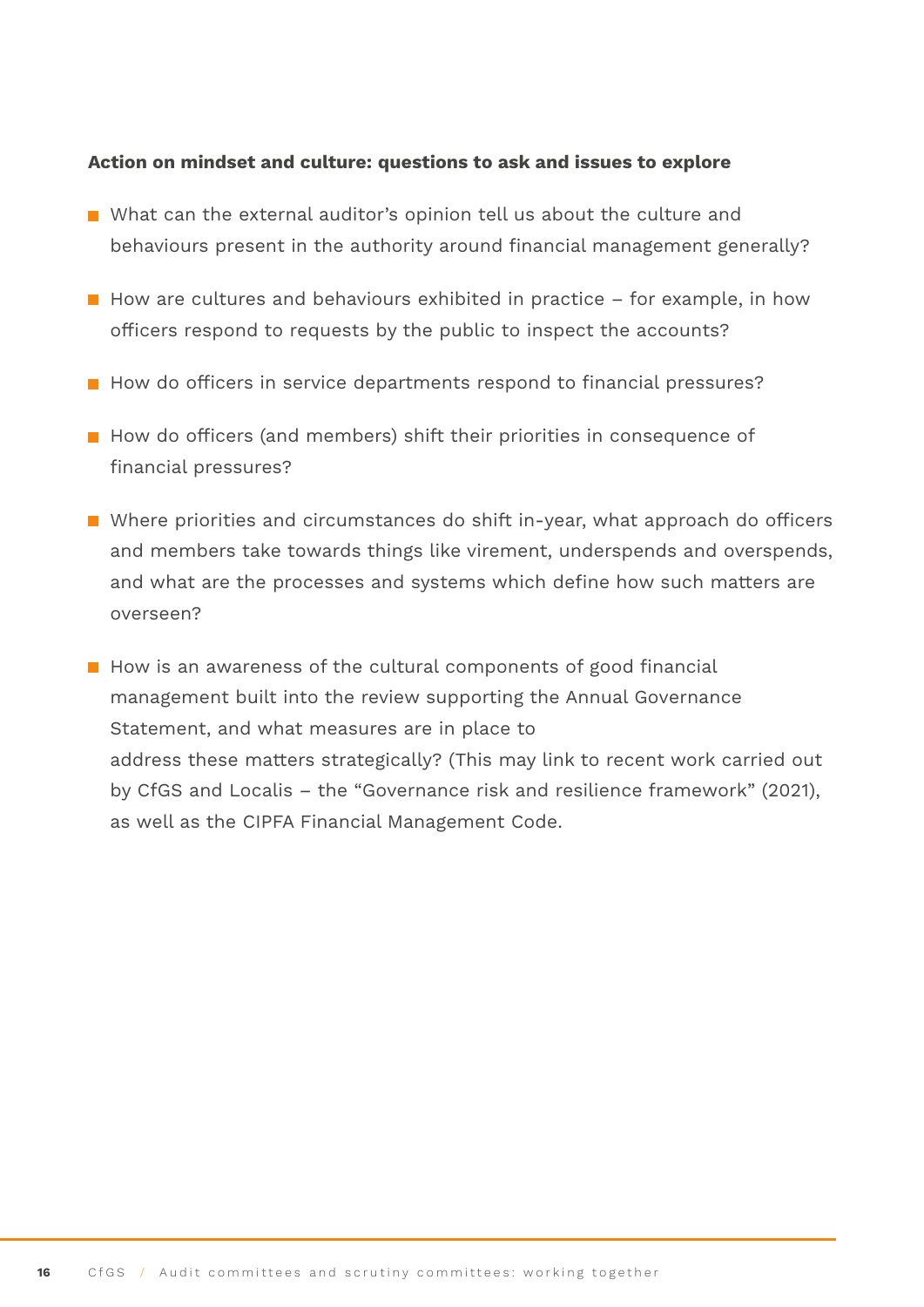## **Securing good governance**

The work of the audit committee (and its connection to the work of external audit) should serve the public interest. In the context of local government, whilst it is often known what councils have spent (financial stewardship), it is often not clear what councils have got for it (value for money), nor whether it has contributed towards fairness in local communities (equity)1.

### **Practical opportunities for joint working**

The audit committee is required to work on the preparation and reporting of the Annual Governance Statement (AGS). Scrutiny is likely to be able to feed insights on the strengths and weaknesses in the governance framework to the audit committee.

In practice, this means that **scrutiny reviews may have picked up throughout the year on themes and issues relating to good governance, which should be formally fed into the AGS.** This may be informed by the use of the CfGS/Localis "Governance risk and resilience framework" (2021).

Securing the effectiveness of internal audit is another core function of the audit committee. The audit committee holds responsibility for oversight of this, but **scrutiny can explore and consider the wider organisational culture relating to how money is managed and spent as part of its work.**

Finally, the audit committee holds responsibility for oversight of the assurance framework. The framework is the mechanism by which the council's leadership can satisfy themselves that policy decisions are being implemented, and that controls and safeguards exist and are operating effectively. Scrutiny itself forms a part of this framework. Assurance is also about councillors' awareness of risk factors, and control issues, and how that awareness informs their responsibilities. **Scrutiny's role will need to be fully and accurately understood by the audit committee to ensure that the potential for the scrutiny function to add a range of perspectives here is recognised.** 

 $^{\rm 1}$  Laurence Ferry, Audit and Inspection of Local Authorities in England: Five years after the Local Audit and Accountability Act 2014, HCLG Committee, 3 July 2019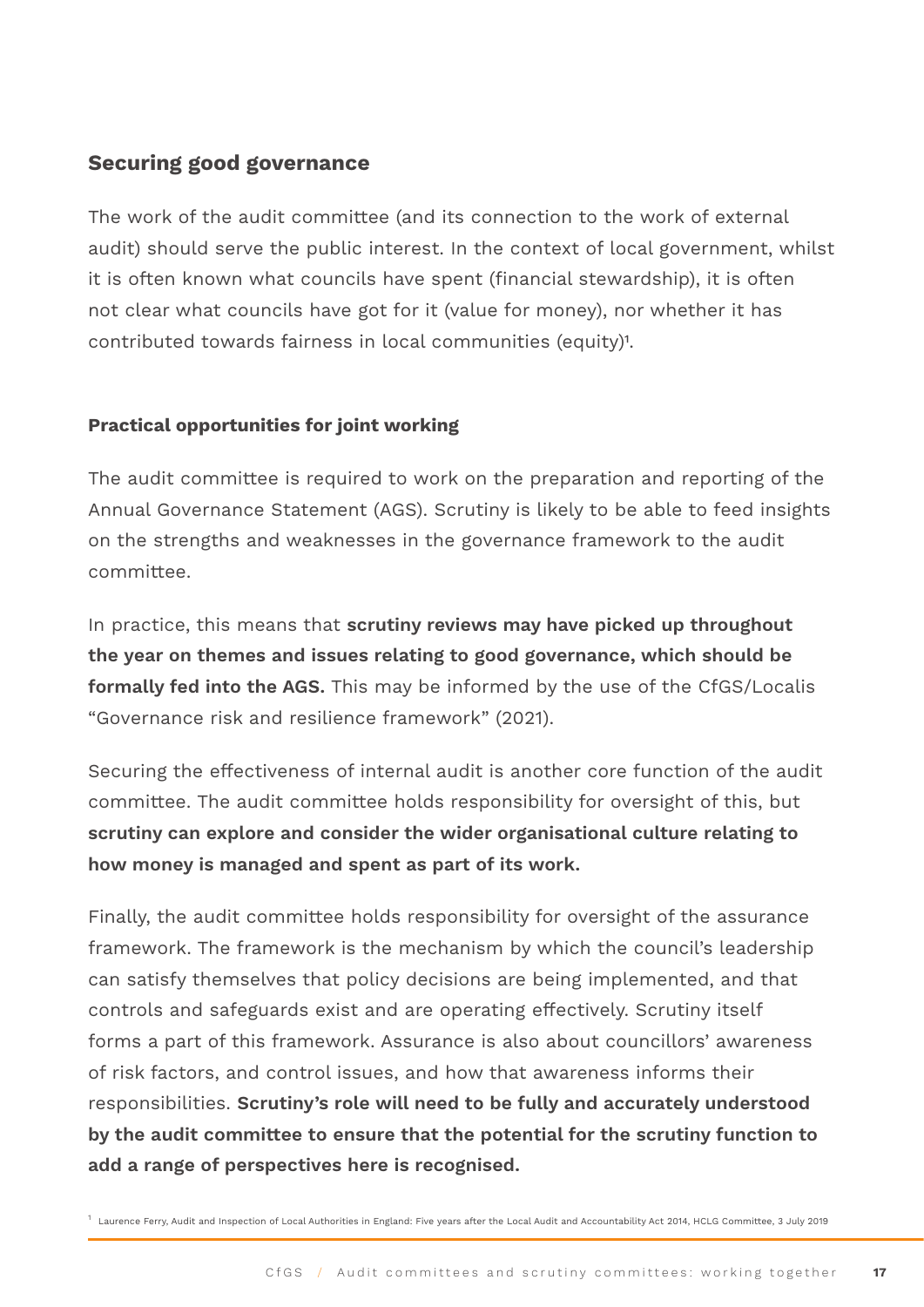Part of this assurance responsibility is the oversight of external auditors. This is something of which scrutiny will need to be aware, as backbench members may want to pick up on matters of concern raised in their reports, (subject to liaison with the audit committee itself<sup>2</sup>). This will be particularly pertinent if external auditors issue a qualified opinion, if they decide to issue a Report in the Public Interest, and/or where the council's s151 officer issues a s114 notice. For these circumstances, **there will need to be plans and provisions in place to determine how scrutiny and the audit committee will work together to best manage imminent threats to the authority's financial resilience.**

#### **Securing good governance: questions to ask and issues to explore**

- $\blacksquare$  How can we have assurance that everyone in the governance system  $\blacksquare$ members of Audit, of scrutiny, of other bodies (including Cabinet) and senior officers understand how individual and collective roles on good governance are understood and acted upon?
- $\blacksquare$  How does the council (including Audit and scrutiny) incorporate an awareness of broader area working into its governance arrangements? Audit may be quite focused on the council as an institution – how aware is it (and other parts of the system) of the broader partnership and commercial dynamic within which the council operates?
- $\blacksquare$  How does an awareness of financial challenges, and of the need for good financial conduct, permeate the organisation? How are the organisation's standards and values (and the standards and behaviours of members) tied to an understanding of the health of the control environment?
- Where a local person has sought to use their powers under the 2014 Act to inspect the accounts (and potentially to raise an objection) what has their experience been, what has that process revealed and are there any issues which the Audit and scrutiny committees will need to investigate in more detail?

<sup>2</sup> Recommendations 4 and 12 of the Redmond Review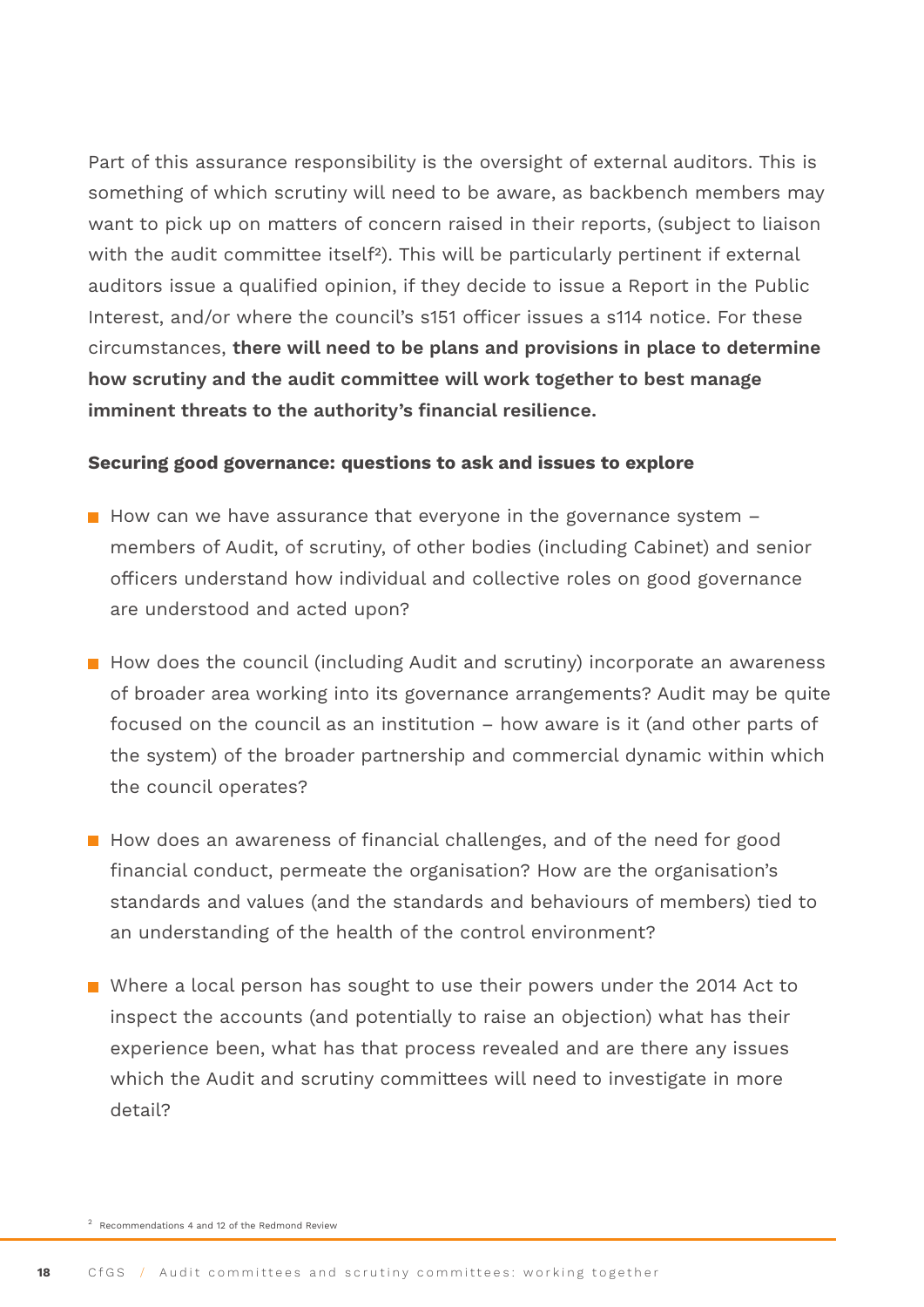## **Risk**

There will need to be a consideration of those risks that may have a significant impact beyond the year and into the medium to long-term. The audit and scrutiny committees can seek to understand what systems are in place to tackle and mitigate those risks. In the section below on wider policy issues we look at the other side of this issue – how audit and scrutiny can work together as part of this framework to take direct action on these risks themselves.

### **Practical opportunities for joint working**

Risk is central to effective scrutiny<sup>3</sup>. There are three components to audit committee risk management, which each have an intersection with scrutiny:

- Assurance on governance of risk. This is about oversight of the framework; for scrutiny, it will involve developing **familiarity with where leadership and responsibility lies on risk;**
- Reviewing the risk profile. **Understanding where and how strategic risks are emerging and being managed is an important audit committee task, which may benefit from scrutiny's assistance;**
- **Monitoring the effectiveness of risk management arrangements. It is likely** that **scrutiny can, through wider reviews of policy development, integrate an awareness of risk management into its work** – ensuring that audit committee can be supported with a grounding in what is likely to constitute the most efficacious approach to understanding evaluating risk management arrangements.

#### **Risk: questions to ask and issues to explore**

 $\blacksquare$  To what extent is the authority's understanding of the financial risks it faces informed by an understanding of a clear sense of the needs of local people and demand for critical services?

<sup>3</sup> "The governance risk and resilience framework" (CfGS/Localis, 2021), https://www.cfgs.org.uk/governancerisk/ ; "Risk and resilience" (CfGS, 2016), https://www.cfgs.org.uk/?publication=risk-and-resilienc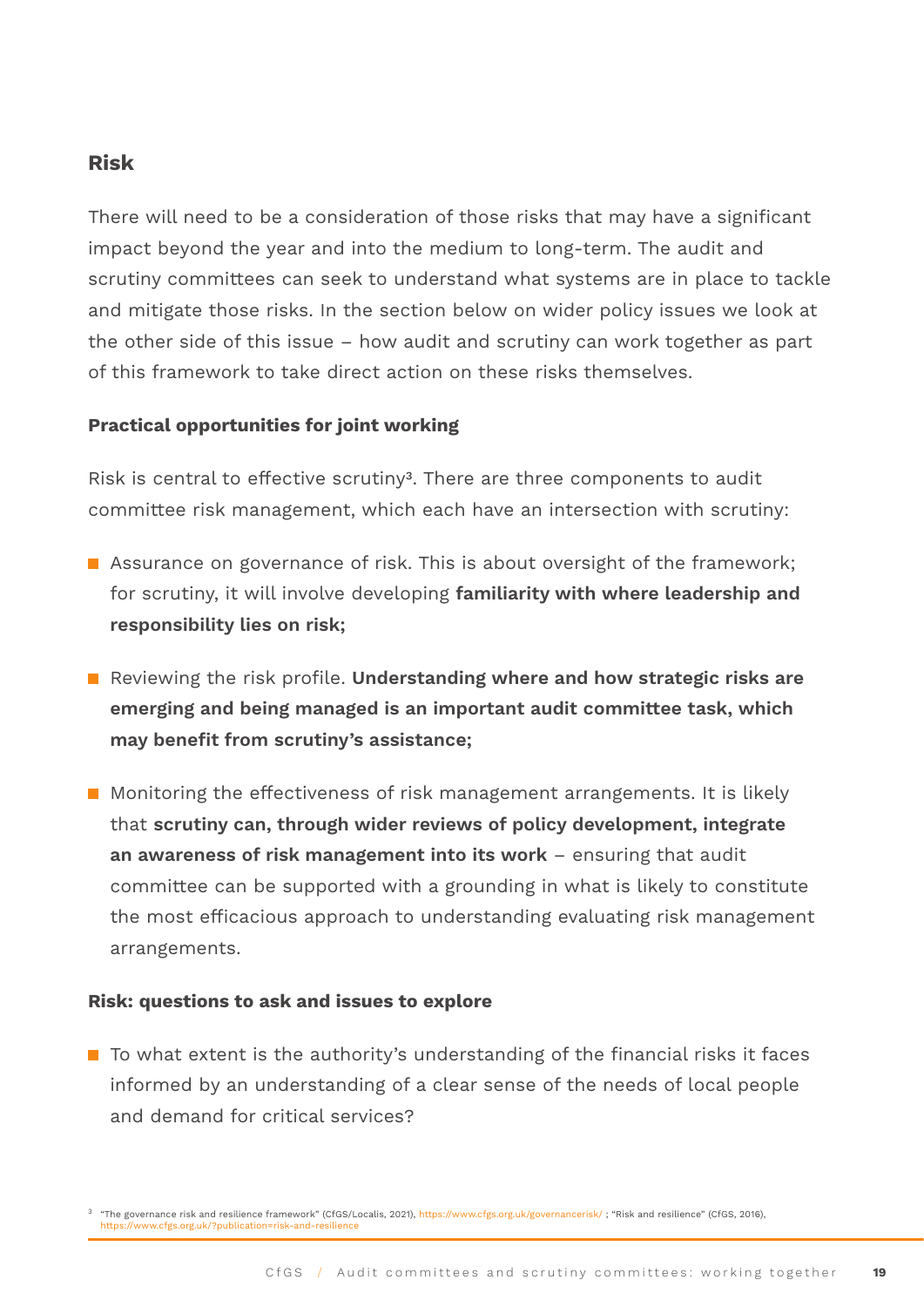- How does specific risk management overseen by Audit feed into the management of strategic risks on council services?
- To what extent is an understanding of financial risk integrated into a broader understanding of risks to the resilience of the wider governance framework?
- $\blacksquare$  How are risk matters regularly discussed by a wider range of councillors than just those sitting on the Audit committee, and how is the Annual Governance Statement used to bring these issues to the attention of the member corps more generally?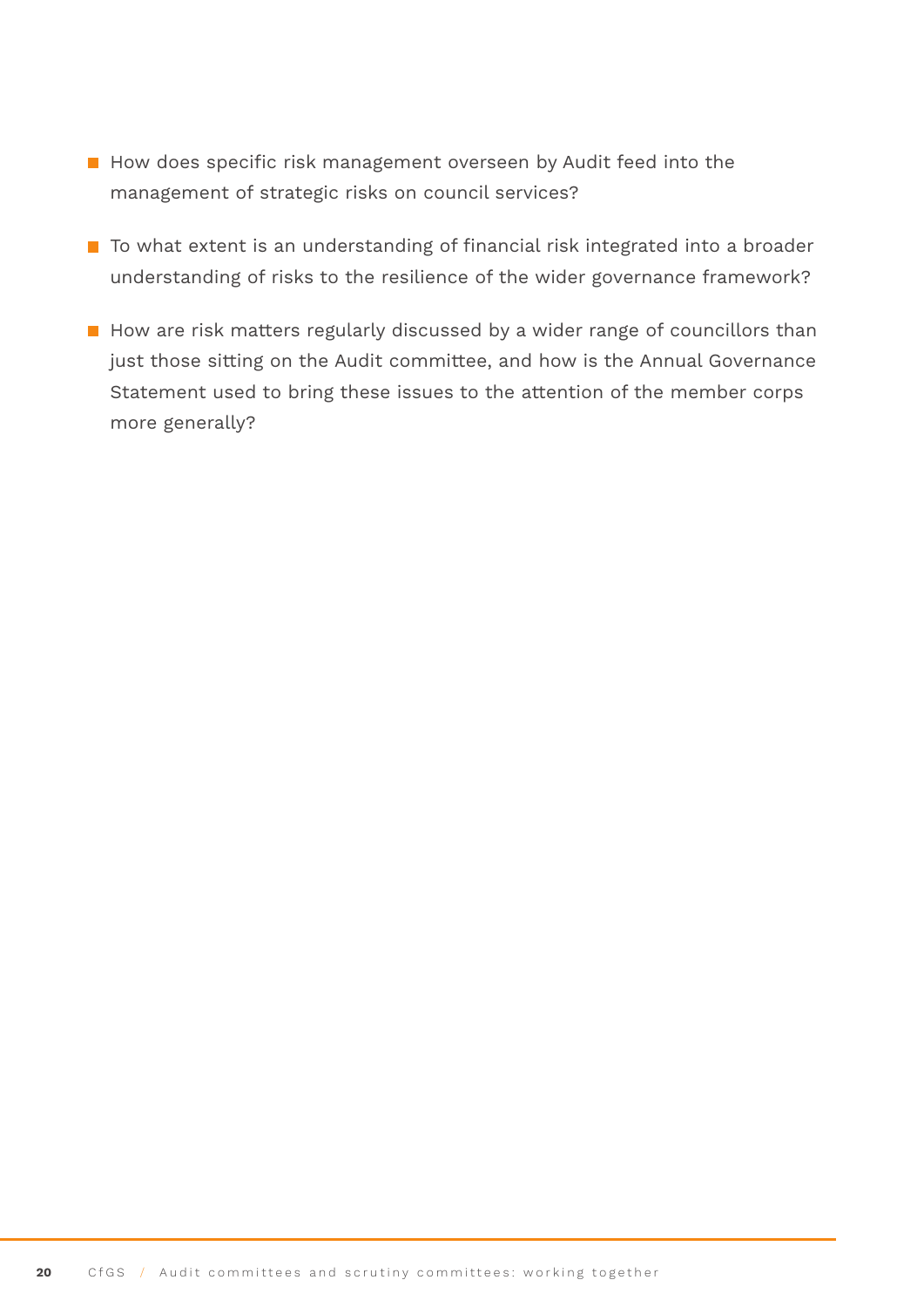## **Value for money**

In audit terms, 'value for money' (VfM) is defined as a public body's "economy, efficiency and effectiveness in the use of its resources<sup>4</sup>. We have already noted the specific duties of external auditors in ensuring that an authority has steps in place to ensure value for money. This commentary can form the basis of productive audit/scrutiny committee collaboration.

### **Practical opportunities for joint working**

Audit committees hold a particular responsibility to assure value for money, and Best Value. Councils continue to hold a legal obligation under the Local Government Act 1999 to make arrangements to effect continuous improvements to their services; the "best value" duty. The external auditor will have a responsibility for issuing an opinion on broader "value for money" objectives and whether they have been met. **As part of its substantive programme of reviews, scrutiny may be able to deliver evidence to support this activity.**

Scrutiny's engagement in VfM matters is likely to come into play in the oversight of the budget<sup>5</sup>. This involves a focus on the value and outcomes of proposed budget decisions.

A key role of the external auditor is to provide a **narrative judgment on value for money at the authority.** Importantly, this is not about value for money substantively, but about assurance that the council has the systems in place to assure value for money (the external auditor does not look at the outcome of that assurance process). Scrutiny can play a role in ensuring that the council does deliver services that are value for money through its review work.

**This is likely to be particularly important in councils which have adopted outcomes-based accountability (OBA), outcomes-based budgeting (OBB) and outcomes-based commissioning (OBC). These three linked sets of practices fix attention on outcome and impact, and demand that the needs of local people be well understood and used to inform priorities and budgets.**

<sup>4</sup> Local Audit and Accountability Act 2014, s.20 5 "The financial scrutiny practice guide" (CfGS, 2020)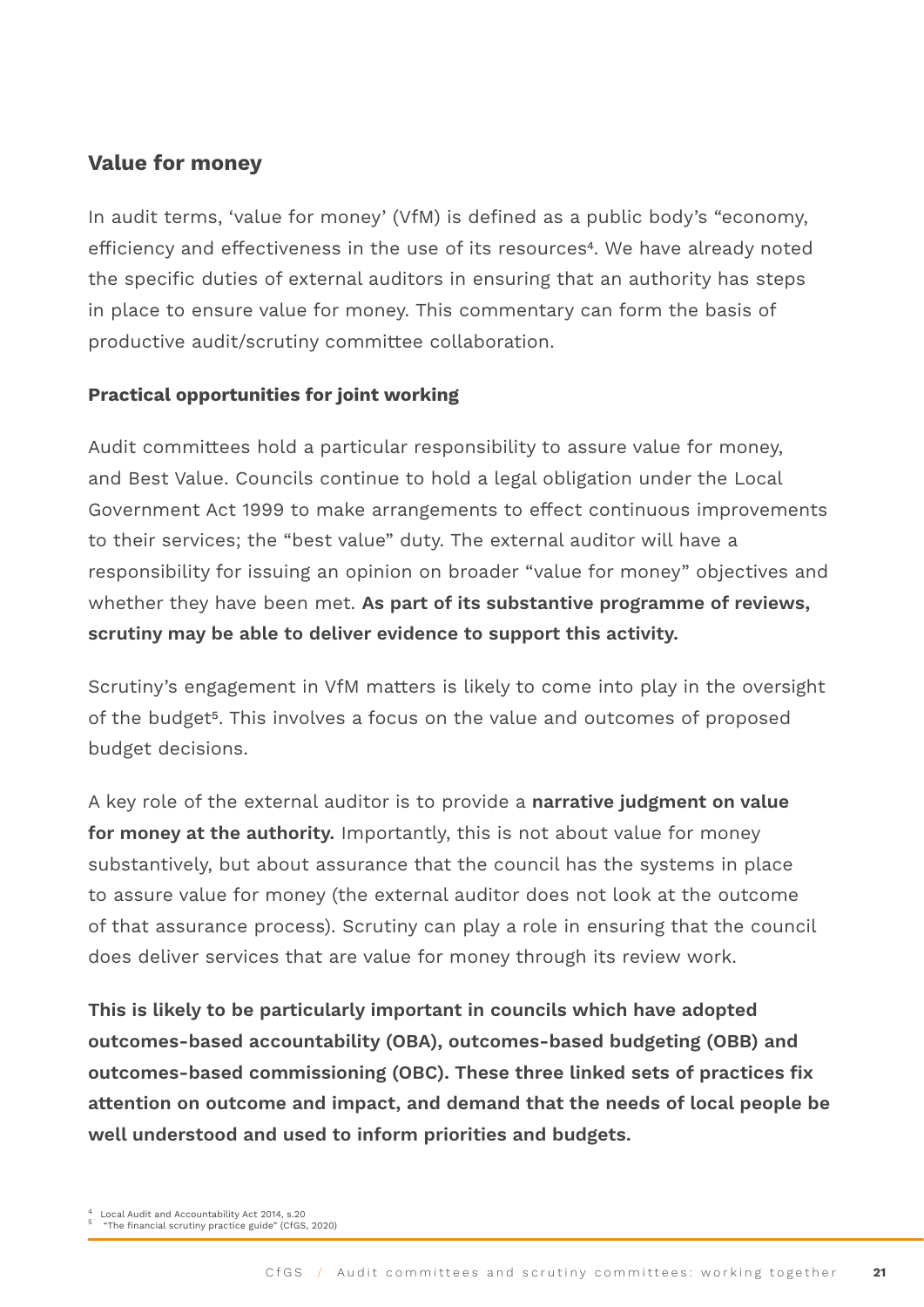In this area in particular, scrutiny and audit committees will need to carefully consider their mutual roles. **Audit committee's core functions are all involved in overseeing the systems which support the budget development process** (such as internal audit review and assessment against the Financial Management Code) – ensuring that the process and evidence used to support it are robust. **Scrutiny's role is arguably more political – engaging in the substance of decisions, weighing up priorities and impacts.** This provides **an opportunity to align the functions** by ensuring that formal oversight of financial systems is carried out in the context of an awareness of the political dynamics within which they sit.

#### **Value for money: questions to ask and issues to explore**

- $\blacksquare$  How does the authority use the judgment of the external auditor on value for money to ensure that value for money is substantively delivered? What specific role(s) can scrutiny play to secure value for money?
- $\blacksquare$  How does the judgment of the external auditor on value for money feed into wider discussion on service design?
- $\blacksquare$  How does the council draw in intelligence and insight from the public, partners and other places to give it an accurate assessment of the value for money of its services?
- To what extent are performance management frameworks (and other management systems) designed around value for money?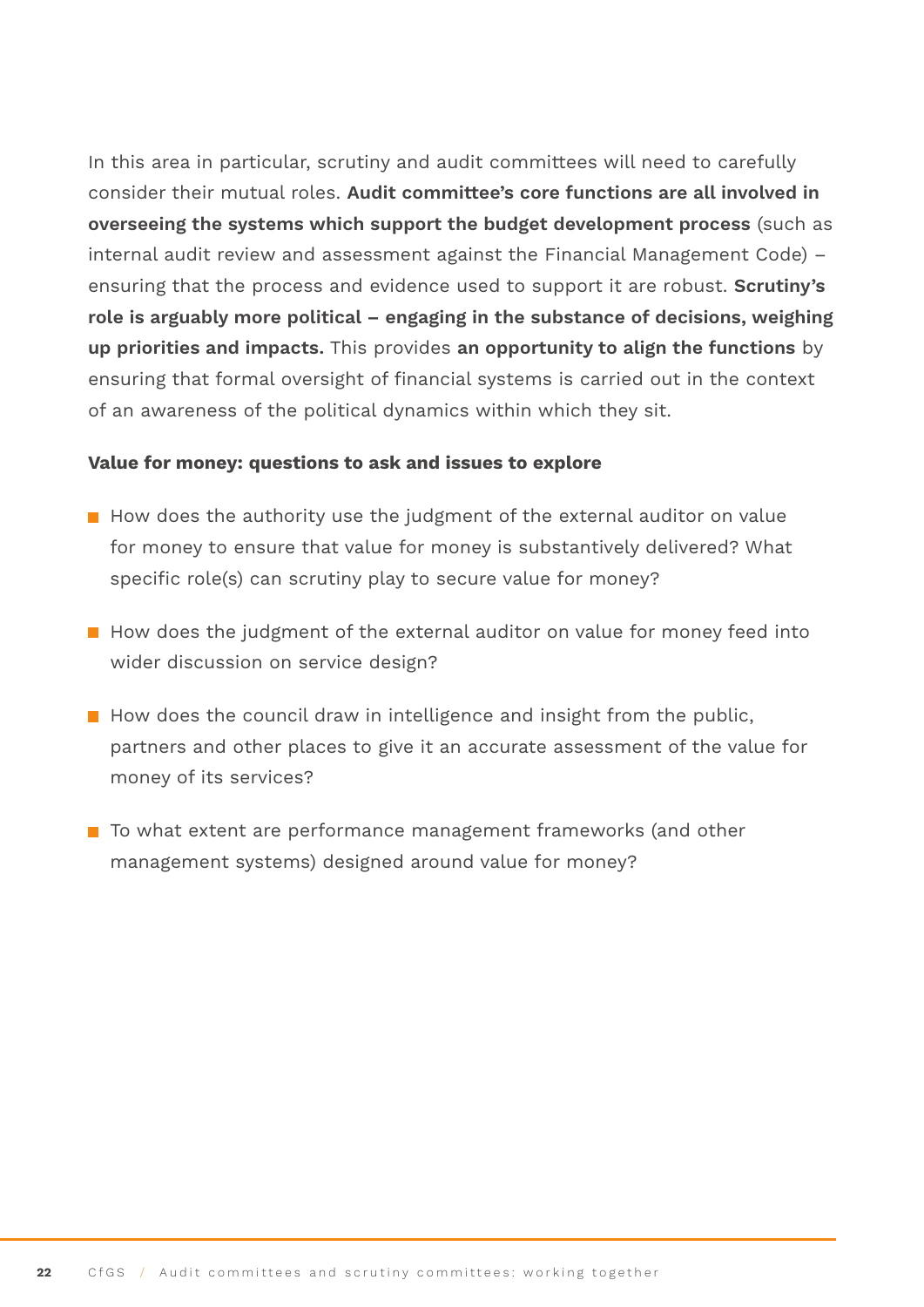## **Wider policy issues, and the impact of council strategy on financial management**

This includes an awareness of risks, opportunities and impacts arising from policy decisions more generally – long term corporate plans (and how they interact with the medium-term financial strategy), partnership working, procurement, commercial activity and connected matters.

The emerging risks that councils are facing at the time of writing (June 2021) largely centre around commercial ventures. In time however this will change, and review of the council's strategic risk register will provide a sense of how these changes are happening, and where the greatest policy-related risks to financial management lie.

### **Practical opportunities for joint working**

Governance and oversight of an increasingly complicated environment within which public services are designed and delivered places particular stresses on finances. Our ability to understand these pressures boil down to our ability to predict how they will impact on finances in the short and long term. The nature of risk – particularly in light of the pandemic – can shift exceptionally quickly, making long term planning a challenge. Together, audit and scrutiny committees can explore the practical implications of this uncertainty and support councils to understand how they can enhance their resilience to future shocks.

These may include:

- $\blacksquare$  the creation of new vehicles for service delivery,
- $\blacksquare$  the development of complex partnerships which have the potential to make accountability less clear, and
- $\blacksquare$  councils embarking on commercial or other activity which  $-$  as has been seen in 2020/21 – can expose them to unexpected financial challenges.

These policy pressures, and others, link to what we said in the sections above on risk.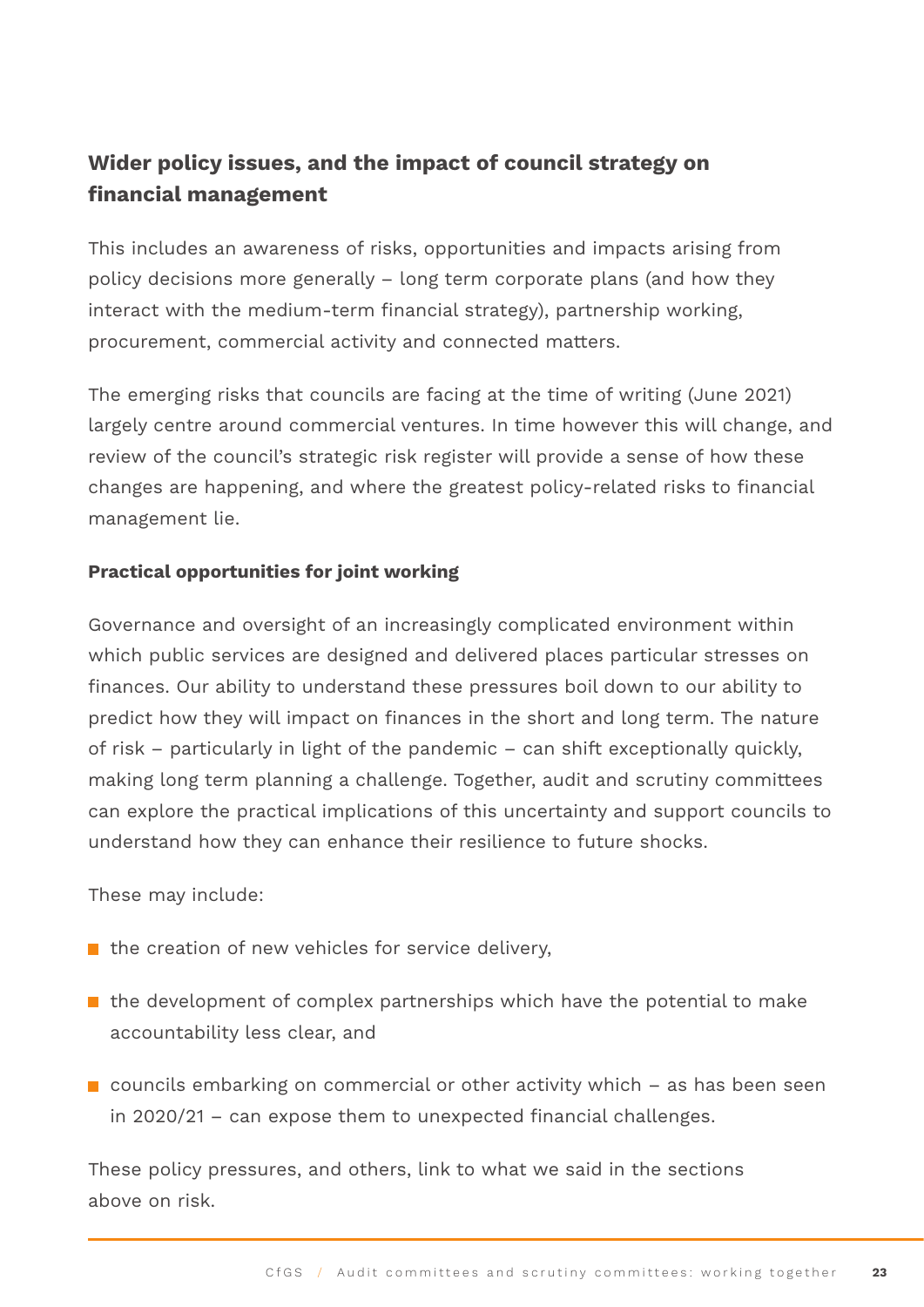At a member level, the audit committee holds responsibility for oversight and assurance of the governance framework, within which scrutiny should expect to work. The audit committee will need to ensure that the governance framework, as it evolves and becomes more complex, with more stakeholders, is designed not only to permit involvement of the scrutiny function, but to ensure that it is meaningfully integrated in a way that adds value. There is the potential here (particularly relating to councils contracting with other bodies) for tension around commercial confidentiality, with governance obligations under the Companies Act, and with the general perception that governance for commercial activity needs to be streamlined. This makes audit committee oversight and careful design of an ongoing member role through scrutiny especially important.

#### **Wider policy issues: questions to ask and issues to explore**

- Where do responsibilities lie for overseeing the risk factors around long term planning?
- $\blacksquare$  How might the need for confidentiality in respect of the way that the council engages with certain partners impact on a) the ability of councillors to understand risks relating to commercial operations and b) the financial exposure of the authority to risks around failure?
- What is the intersection between governance of the council and governance of (for example) commercial or outsourced matters?
- What are the primary objectives of commercial and partnership activity? Are these different from the objectives of the authority, and the objectives of the other partner or partners? How have things changed over time, and how can divergence be understood and taken account of?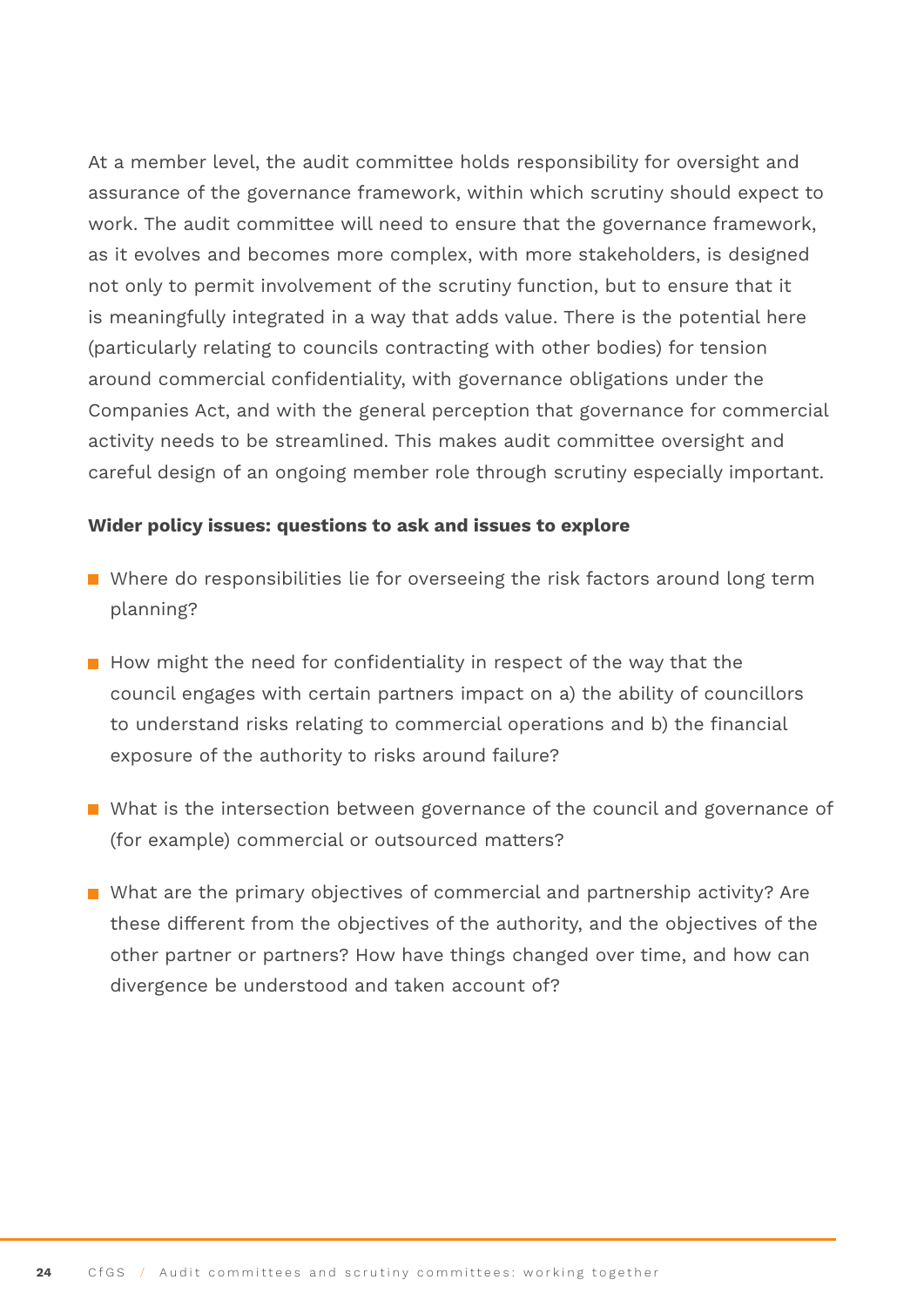## <span id="page-24-0"></span>Appendices: explaining the formal roles of audit, scrutiny and the public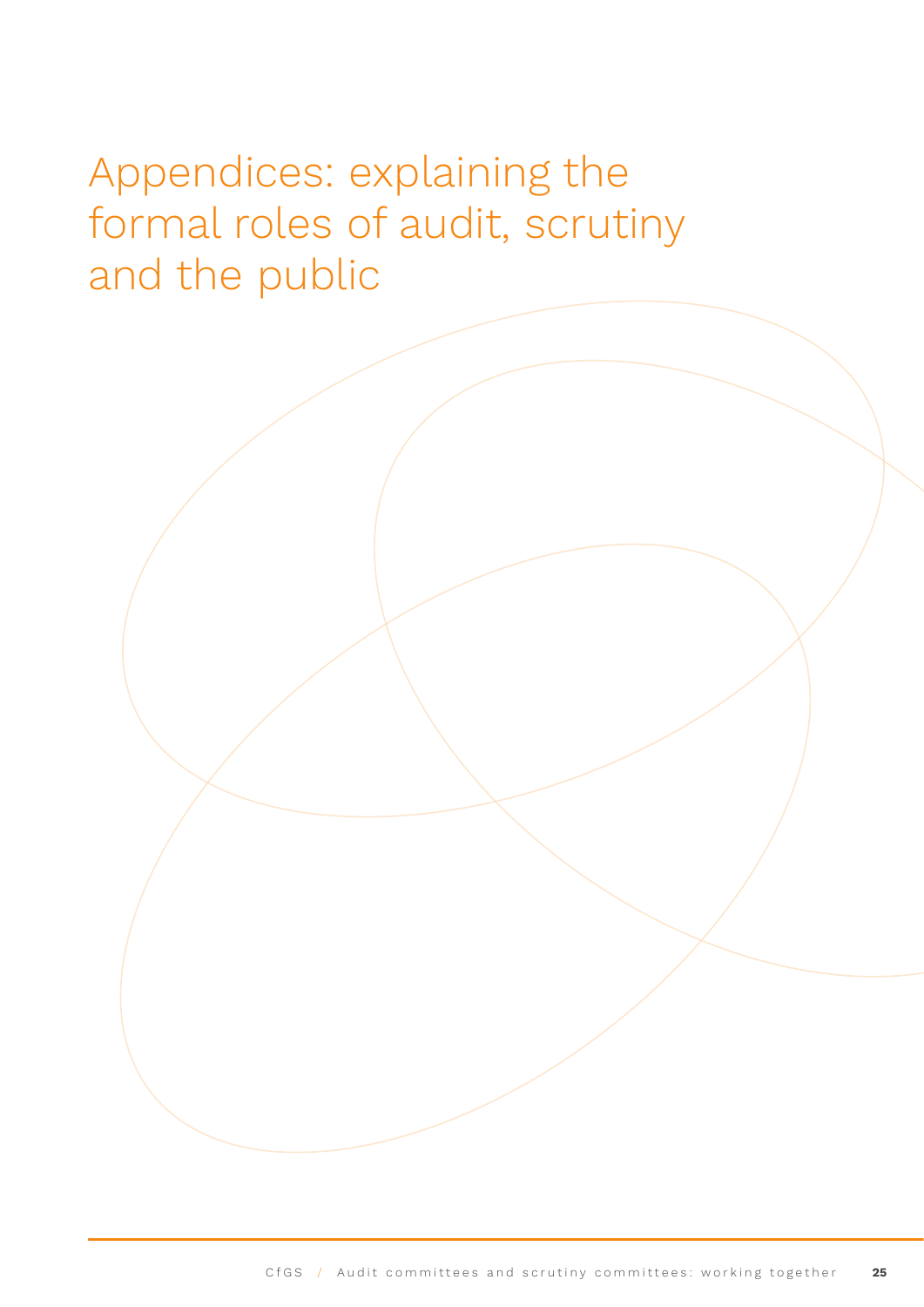#### **Understanding the role of the audit committee**

This section is designed to provide a straightforward explanation of audit committees for members of scrutiny committees. It is intended as an introduction and is not comprehensive. Councillors wishing to know more should read "Audit committees: practical guidance for local authorities and police" (CIPFA, 2018) and speak to their council's section 151 officer. More detailed technical information on external audit more generally can be found in the 2020 Statutory Code of Audit Practice.

This information sets out the position as it applied in June 2021. At the time of writing plans for change were being considered by Government following the Redmond Review; when these changes have been brought into force we will make amendments to this publication, and readers should ensure that they refer to the most relevant and up-to-date information.

The core of the local government audit regime can be found in the Local Audit and Accountability Act, which replaced the previous arrangements by which audit was overseen by a national body, the Audit Commission. Local authorities are also required to comply with accounting practices set out in the Local Government Act 2003, and the Capital Finance and Accounting Regulations 2003, which underpin the statutory CIPFA Accounting Code of Practice.

A useful summary of the regime (including a diagram illustrating the relationships between key actors) can be found in sections 2 and 3 of the Redmond Review (whose work and findings are referenced elsewhere in this document).

Under the Act, a number of entities have responsibility for oversight of the regime. Public Sector Audit Appointments Ltd acts as an "appointing body" for local authority external auditors – but they do not have a role in securing the health of the audit system overall, a function that used to be performed by the AC. PSAA maintains arrangements to ensure the contractual compliance of external auditors; the Financial Reporting Council and ICAEW oversee audit quality. .

#### **The role of external auditors**

The auditor's statutory responsibilities are listed at Schedule 1 of the statutory Code of Audit Practice.

External auditors have a core duty to publish:

- an opinion on the authority's accounts, and
- **a** a conclusion on "value for money" arrangements (something which intersects with an authority's duty to make arrangements to deliver "Best Value", under the Local Government Act 1999).

The **financial audit opinion** covers the financial statements, the Housing Revenue Account and the Collection Fund Account. The work carried out by external auditors is not an exhaustive review of the accounts of the authority, line by line. External auditors will instead consider groups of transactions with similar characteristics and evaluate the risk of "material misstatement" for each. A misstatement will be "material" if it could influence the wider decisions taken by users on the basis of the financial statements. An understanding of risk, and an understanding of how the authority uses financial statements and information, is therefore an important part of the external auditor's role.

The **value for money opinion** is not an evaluation of the substantive value for money of the authority and its services. An external auditor's job – further to the Statutory Code of Audit Practice is to determine instead whether arrangements are in place to ensure that value for money is delivered. In doing so the external auditor must comment on: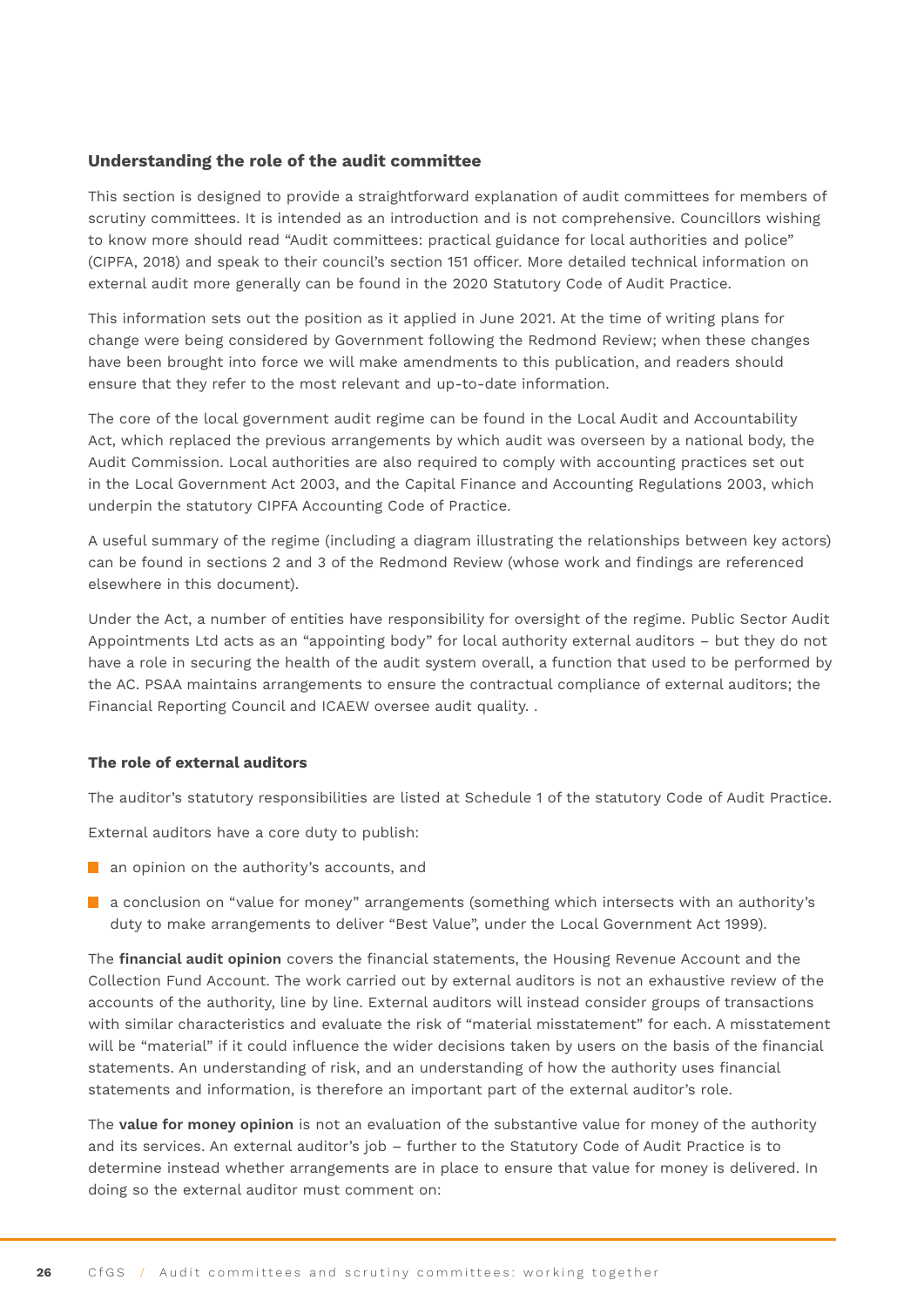- **Financial sustainability: how the body plans and manages its resources to ensure it can continue to** deliver its services;
- Governance: how the body ensures that it makes informed decisions and properly manages its risks;
- **IM** Improving economy, efficiency and effectiveness: how the body uses informed about its costs and performance to improve the way it manages and delivers its services.

Chapter 3 of the NAO's Code of Audit Practice provides a useful summary of the auditor's obligations.

The external auditor must also issue an annual report, bringing together all of their work in the previous year. This can provide a useful basis for scrutiny and audit committees to understand where issues and concerns need to be looked at further. The annual report must be published no later than 30 September. The Redmond Review recommends that the annual report should be presented to full Council.

On occasion an external auditor may use its power to publish a "report in the public interest" (RIPI), to highlight particular concerns which need urgent attention. The Redmond Review expressed some concern that RIPIs were not issued by external auditors more regularly given the risk and pressures under which local authorities are under – this is perhaps unsurprising as the concept of "public interest" is undefined in the legislation.

Powers also exist to issue statutory recommendations to an authority. The external auditor also has important duties – in particular to consider whistleblowing disclosures and to respond to objections raised by electors or other relevant persons.

Once the audit is complete the external auditor is required to produce a completion certificate.

#### **Audit systems within the council: in general**

Within the council, audit committees, internal audit and scrutiny are all key internal checks and balances. It is important to emphasise the difference between Audit committees and the Internal Audit functions, as well as the role of the external auditors.

#### **More detail on audit committees**

Audit committees are a key component of a council's governance framework, set up to support good governance and strong public financial management. Audit committees play an essential role in providing a high-level focus on probity, assurance and reporting, and can be delegated some additional governance responsibilities by the council. Audit is concerned with the robustness of the council's arrangements to implement its policies and to manage its resources but it has no wider role in engaging with policy.

An Audit committee will be composed principally of councillors (but not members of the administration). The Redmond Review, looking into the composition of committees and the skills of their members, found that size varies significantly, and that the skills of Audit members (and the support available to them, through training and so on) also varies.

As a matter of good practice, a way of bringing expertise into the work of Audit is through the appointment of independent lay members. An independent member may act as the Chair of the committee. Again, the extent to which authorities have made such appointments, and the value that such independent people provide, was found by Redmond to vary significantly (see section 5.1.6 et seq).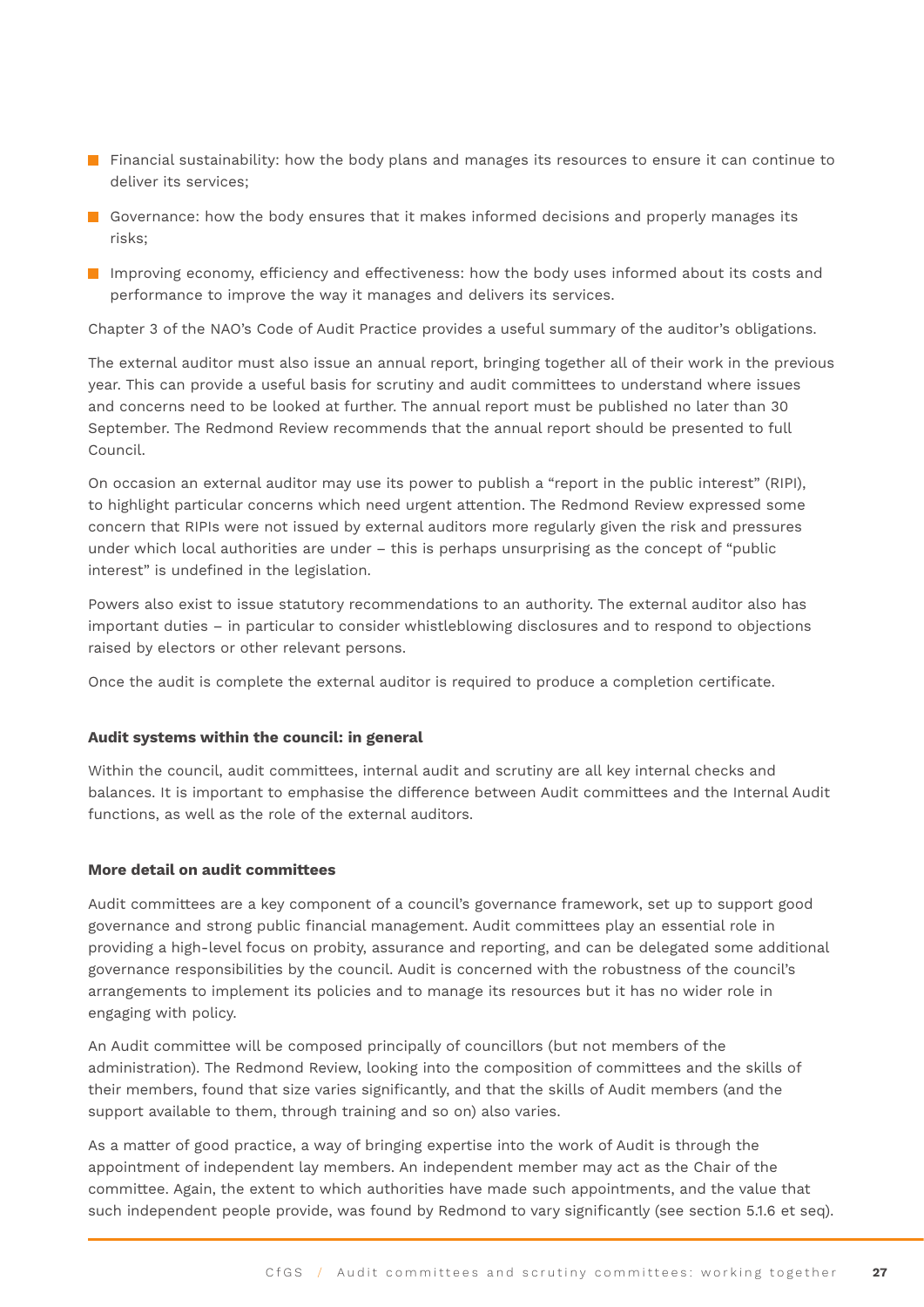"The purpose of an audit committee is to provide to those charged with governance independent assurance on the adequacy of the risk management framework, the internal control environment and the integrity of the financial reporting and governance processes. By overseeing both internal and external audit it makes an important contribution to ensuring that effective assurance arrangements are in place".

CIPFA Position Statement: Audit Committees (CIPFA, 2018), para 2

#### **Internal audit**

The role of internal audit is to provide independent assurance by focusing on major areas of risk for the council, both strategic and financial, in order to evaluate the effectiveness of the council's risk management and governance processes. As well as providing assurance, an internal auditor's knowledge of the management of risk enables them to act as a consultant in providing support for improvement in the council's procedures.

The scope of internal audit includes all of the council's operations, resources, services and responsibilities. Where agreements allow, this includes all contractors and other bodies commissioned to deliver services on behalf of the council.

The Head of internal audit is required to provide an annual opinion on the governance, risk, management and internal audit controls within the council. This significantly contributes to the council's statutory Annual Governance Statement (AGS). Internal audit will also summarise their work in regular, usually quarterly, reports to the Audit committee.

If you want to find out more about the purpose, authority and responsibility of internal audit, it can be found in your council's 'Internal Audit Charter'. The Accounts and Audit Regulations 2015 provide further information.

#### **Understanding the scrutiny role**

This section is for audit members, and for officers involved in internal and external audit, to explain the scrutiny function. Many (but not all) councils will have a statutory scrutiny officer – designated further to the Local Government Act 2000. This officer will be in a position to provide assistance on scrutiny's duties, and ongoing work.

All councils operating executive arrangements (councils with a Leader and Cabinet, and councils with an directly elected Mayor) are required to have a scrutiny committee. Councils operating the committee system may have a scrutiny committee but do not have to. For councils without a scrutiny committee, some of the functions described below will happen elsewhere – in service committees, at full Council, at a General Purposes Committee or, potentially, at a Policy and Resources Committee.

There is significantly less guidance and direction on the role of scrutiny than there is on the role of audit. Furthermore, members of audit are likely to have had experience of scrutiny – a seat on a scrutiny is commonly the first appointment that new councillors will enjoy once elected. Hence, this section is rather shorter than the one previous.

The council's scrutiny function has a responsibility for investigating any issue affecting the area, or the area's inhabitants. This broad power is conferred by the Local Government Act 2000.

Scrutiny may require that council officers and Cabinet members attend meetings to answer questions;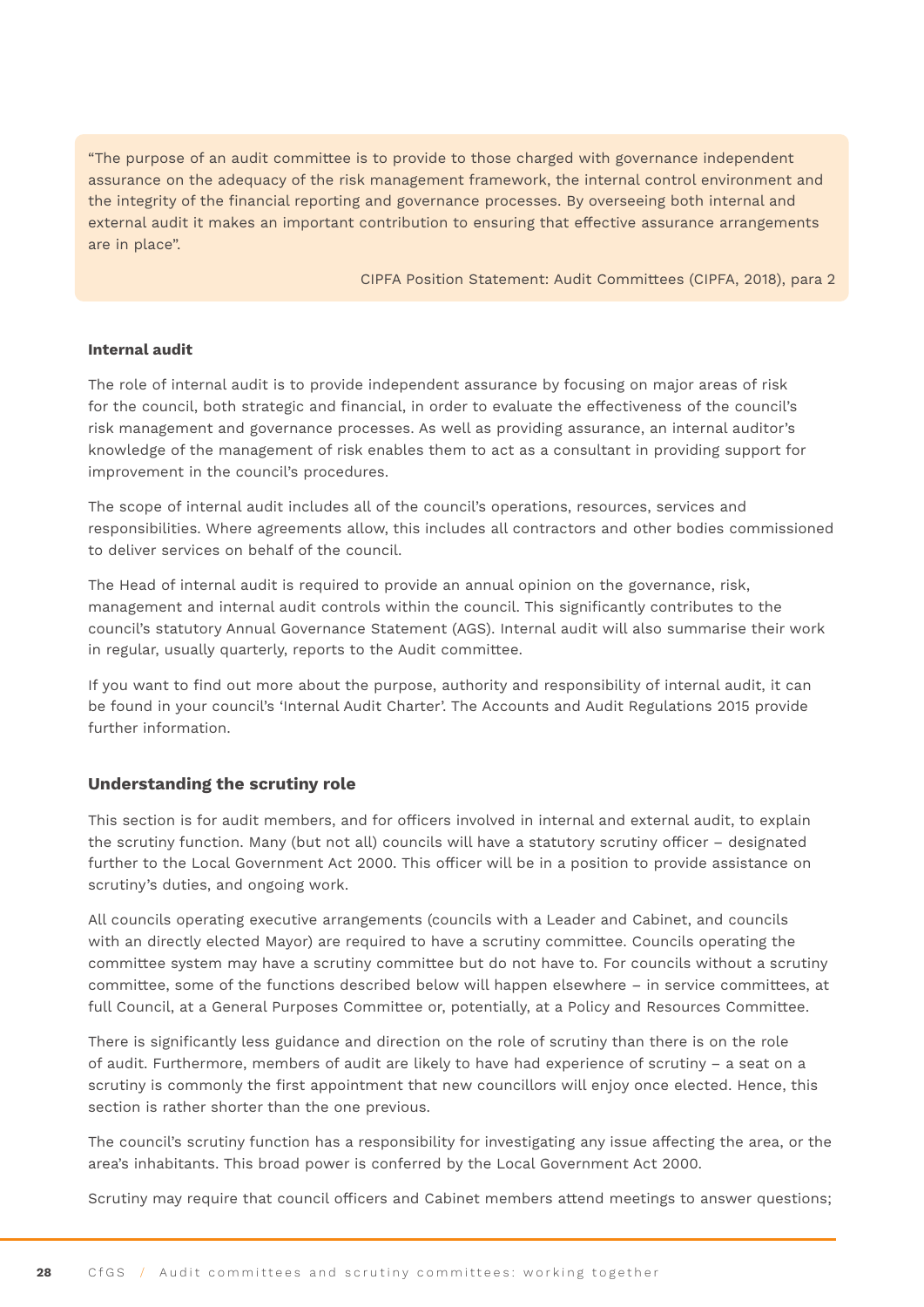they may require the provision of information by the council (scrutiny councillors have substantial rights over information held by the authority) and they may require a response by the executive on recommendations that they make.

Scrutiny committees may make certain requests of other organisations too. In particular, local NHS bodies and community safety partnership are subject to a form of oversight from the scrutiny function.

Scrutiny committees have substantial freedom to deliver their responsibilities, and this is reflected in a very wide range of functional models for scrutiny overall. Scrutiny's role will also differ substantially from authority to authority. This will reflect local democratic need.

It is common for scrutiny to carry out its work in two ways – in committee, and through "task and finish" groups, or other forms of working groups. The latter are informal groups of councillors, politically proportionate, commissioned by a parent committee, to investigate an issue and return with a report and recommendations.

The extent to which scrutiny is able to carry out its role will depend on the resources made available to it.

In guidance (both statutory, and informally) scrutiny is recommended to establish a clear role for itself, which complements the role of other member-level bodies. Audit is likely to need to be aware of this role as part of work supporting the Annual Governance Statement, and this may provide the first opportunity to promote closer working between the two functions.

#### **Understanding the role of the public**

The public are a crucial stakeholder in assuring the financial health of local authorities. The public, in particular, have specific powers in the 2014 Act to access accounts, and there are duties around the transparency of financial reporting.

The public may inspect the council's financial statements and the underlying accounting records. They have a 30-day period in which to do so, which must include the first ten days of June. Local authorities are also, under separate arrangements, required to publish details of all expenditure over £500.

External auditors, as we have already noted, have a duty to respond to objections to the accounts made by local people, which may relate to accounts accessed in this way.

"Opening up the books" is a crucial mechanism to provide for local accountability. It is an expectation that the way that public money is spent should be fully open to investigation by local people. The Audit committee, internal audit and external auditors all have a role in ensuring that this happens, with ultimate responsibility lying with the s151 officer.

In some areas, objectors have reported poor experiences of the process – in terms of how external auditors respond to objections, the quality of the response and the level of detail provided. The method that the public might use to complain about there experiences here is, in some cases, unclear6.

Scrutiny functions, meanwhile, may have their own arrangements in place for ensuring public feedback and input.

<sup>6</sup> Research for Action, "Democracy denied: audit and accountability failure in local government" (2021), accessible at https://researchforaction.uk/democracy-denied-audit-and-accountability-failure-in-local-government